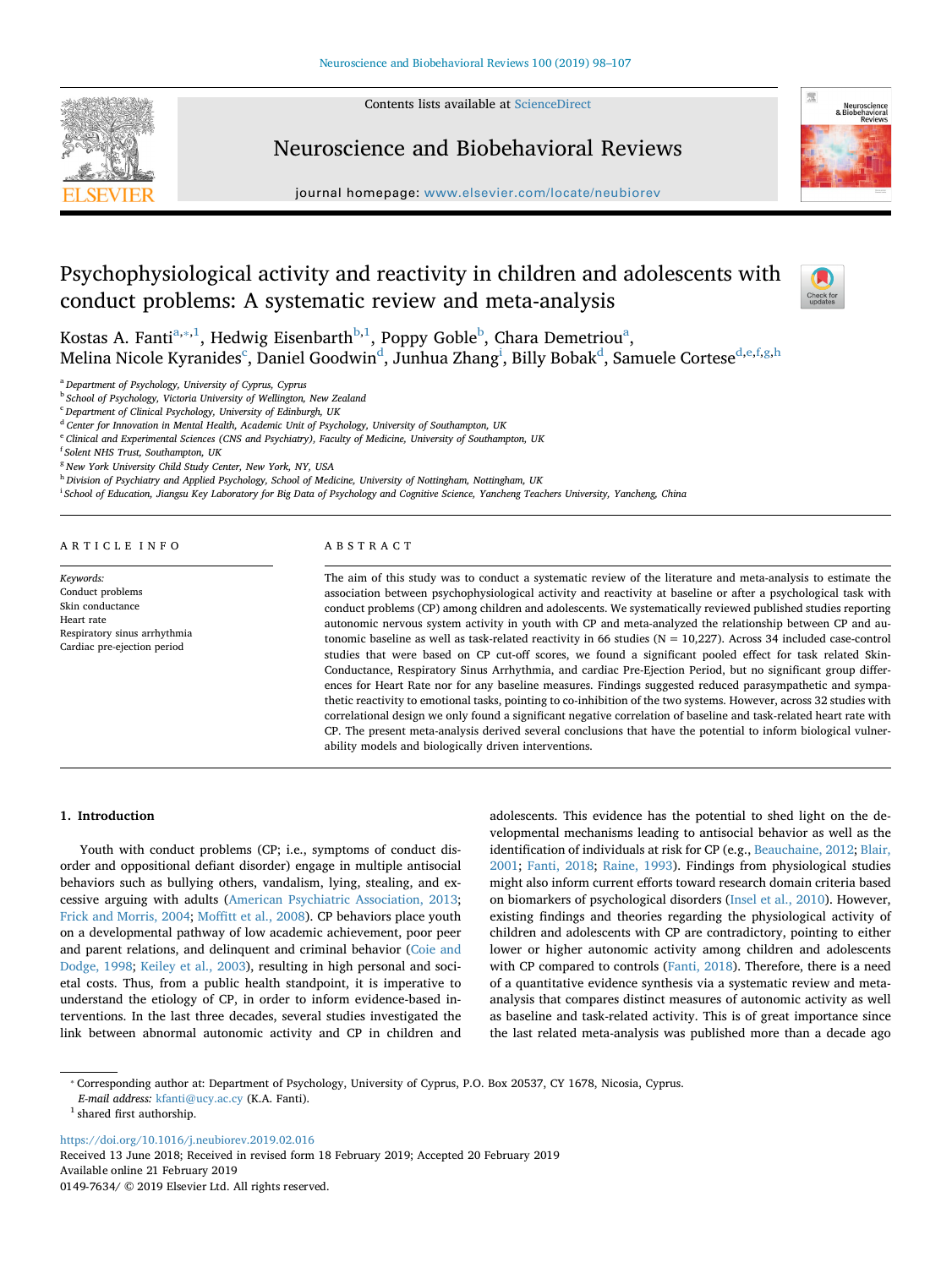([Lorber, 2004\)](#page-8-6). Additionally, due to pathophysiological heterogeneity in CP ([Fanti, 2018](#page-8-4)), it is important to establish to which extent differences in personality traits and comorbid psychopathology modify the association between CP and abnormal autonomic responses.

#### *1.1. Physiological measures associated with CP*

Youth with CP show deficits in physiological activity in response to emotional stimuli, known to be associated with the Autonomic Nervous System (ANS) [\(Fanti, 2018](#page-8-4); [Matthys et al., 2013\)](#page-9-2). Measures of heart rate (HR) and electrodermal activity or skin conductance (SC) have been used in both correlational and case-control studies of CP to explain these deficits. HR and SC activity are important for understanding antisocial behavior because they are both associated with motivational systems involved in the control of behavioral responses to external stimuli [\(Lorber, 2004](#page-8-6)). Further, HR and SC are stress regulating mechanisms that prepare the body for fight or flight responses, and as such are important for understanding CP and aggressive behaviors [\(Fanti, 2018](#page-8-4); [Raine and Jones, 1987](#page-9-3)). Although both measures are associated with general emotional arousal, SC is primarily controlled by the Sympathetic Nervous System (SNS), while HR is influenced by both the SNS and the Parasympathetic Nervous System (PNS) [\(Janig and McLachlan, 1992;](#page-8-7) [Norman et al., 2014](#page-9-4)). Heart Rate Variability (HRV; i.e., the variation of the period between consecutive heartbeats) is an additional index of ANS activity and relates to emotion regulation ([Fanti,](#page-8-4) [2018\)](#page-8-4). Increased SNS or decreased PNS activity result in heartbeat acceleration and reduced HRV, while a low SNS activity or a high PNS activity can lead to heart beat deceleration ([Acharya et al., 2006](#page-7-2); [Hansen et al.,](#page-8-8) [2007;](#page-8-8) [Thayer and Lane, 2000\)](#page-9-5).

Low baseline HR and SC as well as low HR and SC reactivity in response to negative emotional cues, which are indicators of hypo-arousal, have been identified among youth with CP as well as in adolescents later convicted for crimes [\(Raine et al., 1997](#page-9-6), [1990](#page-9-7); [van Bokhoven et al., 2005,](#page-9-8) [van Goozen,](#page-9-9) [2000\)](#page-9-9). However, according to a recent review of the literature [\(Fanti, 2018\)](#page-8-4) some studies did not reveal any significant associations between HR and SC measures with CP, while additional work indicated that youth with CP show physiological hyper-reactivity and high levels of HR and SC both at rest and in response to negative and fearful emotional stimuli. These contradicting findings point to two distinct possibilities, suggesting that youth at risk for CP might either score on the low (i.e., hypo-arousal) or high (e.g., hyperarousal) extremes in terms of their HR and SC responses to emotional stimuli. Such mixed findings are problematic and can be clarified in the context of a meta-analysis. Indeed, a meta-analysis conducted more than a decade ago [\(Lorber, 2004](#page-8-6)) suggested that greater HR activity is associated with CP, although there was considerable heterogeneity in effect sizes ranging from –1.24 to 0.49 across studies. On the other hand, the narrative review by [Fanti \(2018\)](#page-8-4) suggested that the majority of studies point to low SC activity during emotional tasks among youth with CP; however, associations with HR were not as consistent. Additionally, although reduced HRV is associated with emotional dysregulation, which place youth at higher risk for CP, prior work resulted in inconsistent findings when comparing antisocial and non-antisocial youth, identifying either no differences, lower or higher HRV when comparing these groups (see [Fanti, 2018](#page-8-4) for a review). Taken together, these findings suggest differential associations of CP with HR and SC measures, and the need for additional work to clarify the direction of these differences in order to better understand the mechanisms that contribute not only to ANS related measures but also to their developmental pathways.

Because HR is influenced by both autonomic branches, it is important to investigate both sympathetic and parasympathetic systems associated with cardiac activity. Respiratory sinus arrhythmia (RSA; i.e., the variation of HR occurring during the respiratory cycle) is an index of parasympathetic cardiac control, and reflects a vagally mediated modulation of HR such that it increases during inspiration and decreases during expiration. Further, RSA responds to two different regulatory systems. During normal conditions, a coordinated respiratory rhythm in heart rate activity facilitates oxygen diffusion,

whereas during threatening or stressful conditions respiratory rhythm and RSA are suppressed ([Porges, 2001](#page-9-10)). Moreover, RSA relates to the ability to regulate emotions ([Beauchaine et al., 2001](#page-7-3); Grossman & [Wientjes, 1986;](#page-9-11) [Porges and Byrne, 1992](#page-9-12)). Low resting RSA (i.e., low vagal tone) and greater RSA withdrawal, reflected in reduced RSA reactivity to a stressor, is associated with maladaptive parasympathetic activity, poor emotion regulation, and increased risk of fight or flight responding ([Beauchaine et al., 2001](#page-7-3); [Beauchaine, 2015\)](#page-7-4). Indeed, children and adolescents high on CP exhibit low baseline RSA and reduced RSA reactivity (i.e., greater RSA withdrawal and parasympathetic inhibition) in response to emotional stimuli, associated with emotion dysregulation, loss of regulatory control and increased risk of fight or flight responses [\(Beauchaine et al., 2008,](#page-7-5) [2001;](#page-7-3) [de Wied et al., 2006;](#page-8-9) [El-](#page-8-10)[Sheikh and Hinnant, 2011](#page-8-10); [Gatzke-Kopp et al., 2015;](#page-8-11) [Mezzacappa et al.,](#page-9-13) [1997;](#page-9-13) [Pang and Beauchaine, 2013\)](#page-9-14).

In contrast, the cardiac pre-ejection period (PEP; the systolic time interval) is an index of sympathetic cardiac activity and reflects the time between depolarization of the left ventricle and opening of the aortic valve [\(Brenner and Beauchaine, 2011](#page-8-12)). A shorter PEP suggests higher contractility and greater sympathetic tone and has been associated with the start of a stress reaction ([Berntson et al., 1994a,](#page-7-6)[b](#page-7-7)) as well as with reward sensitivity [\(Tenenbaum et al., 2018\)](#page-9-15). [Beauchaine](#page-7-3) [et al. \(2001\)](#page-7-3) provided evidence that adolescents with comorbid CD and ADHD symptoms exhibited longer PEP at baseline and less or decreased PEP reactivity to reward than those in ADHD-only or control groups. Both longer PEP at baseline and low PEP reactivity point to less sympathetic cardiac activity among those at risk for CD. This finding has been replicated among preschool children with Oppositional Defiant Disorder [\(Crowell et al., 2006\)](#page-8-13) and children high on aggression and CP ([Beauchaine et al., 2008\)](#page-7-5).

Thus, differential effects of SC, RSA and PEP reactivity denote both sympathetic and parasympathetic functional deficits, and indicate that it is important to investigate the co-activation of both nervous systems to understand CP. For example, even though parasympathetic and sympathetic systems serve opposing physiological functions, it was suggested that coinhibition, which refers to decreased sympathetic and parasympathetic activity, or co-activation, which refers to increased activity of both branches, characterize child externalizing problems ([El-Sheikh et al., 2009\)](#page-8-14). We expect findings from the meta-analysis to inform this line of work and point to multisystemic physiological vulnerability factors.

# *1.2. Accounting for CP heterogeneity and individual differences*

Studies assessing HR and SC at rest or in response to emotional stimuli among children with CP point to contradicting evidence supporting either physiological hypo-arousal or hyper-arousal. Based on these findings we can argue for the existence of heterogeneous CP groups, scoring on opposite extremes on physiological measures of arousal. Indeed, according to [Fanti](#page-8-4) [\(2018\)](#page-8-4), heterogeneity in CP can explain inconsistencies in physiological reactivity. Prior theoretical and empirical work suggests that the combination of conduct problems with either callous-unemotional (CU; i.e., lack of empathy, absence of guilt, shallow or deficient emotions) traits, internalizing symptoms such as anxiety, or symptoms of Attention-Deficit/Hyperactivity Disorder (ADHD) can result in more severe behavioral profiles [\(Fanti & Henrich, 2010;](#page-8-15) [Frick et al., 2014a](#page-8-16); [Lynam, 1996\)](#page-8-17). As a result, examining co-occurrence between CP with CU traits, internalizing problems, and ADHD symptoms in relation to physiological measures can enhance our understanding of these higher risk subgroups of youth and inform CP heterogeneity.

Studies taking co-occurring ADHD symptoms into account suggested that boys with CP irrespective of comorbid ADHD symptoms exhibit lower SC and HR responses to negative emotional stimuli compared to healthy controls ([Herpertz et al., 2005,](#page-8-18) [2003;](#page-8-19) [Herpertz et al., 2001](#page-8-20); [Northover et al.,](#page-9-16) [2016;](#page-9-16) [Zahn and Kruesi, 1993\)](#page-9-17). Furthermore, [Beauchaine et al. \(2001\)](#page-7-3) found that children with a combination of CP and ADHD symptoms show lower baseline SC compared with controls, although the association between low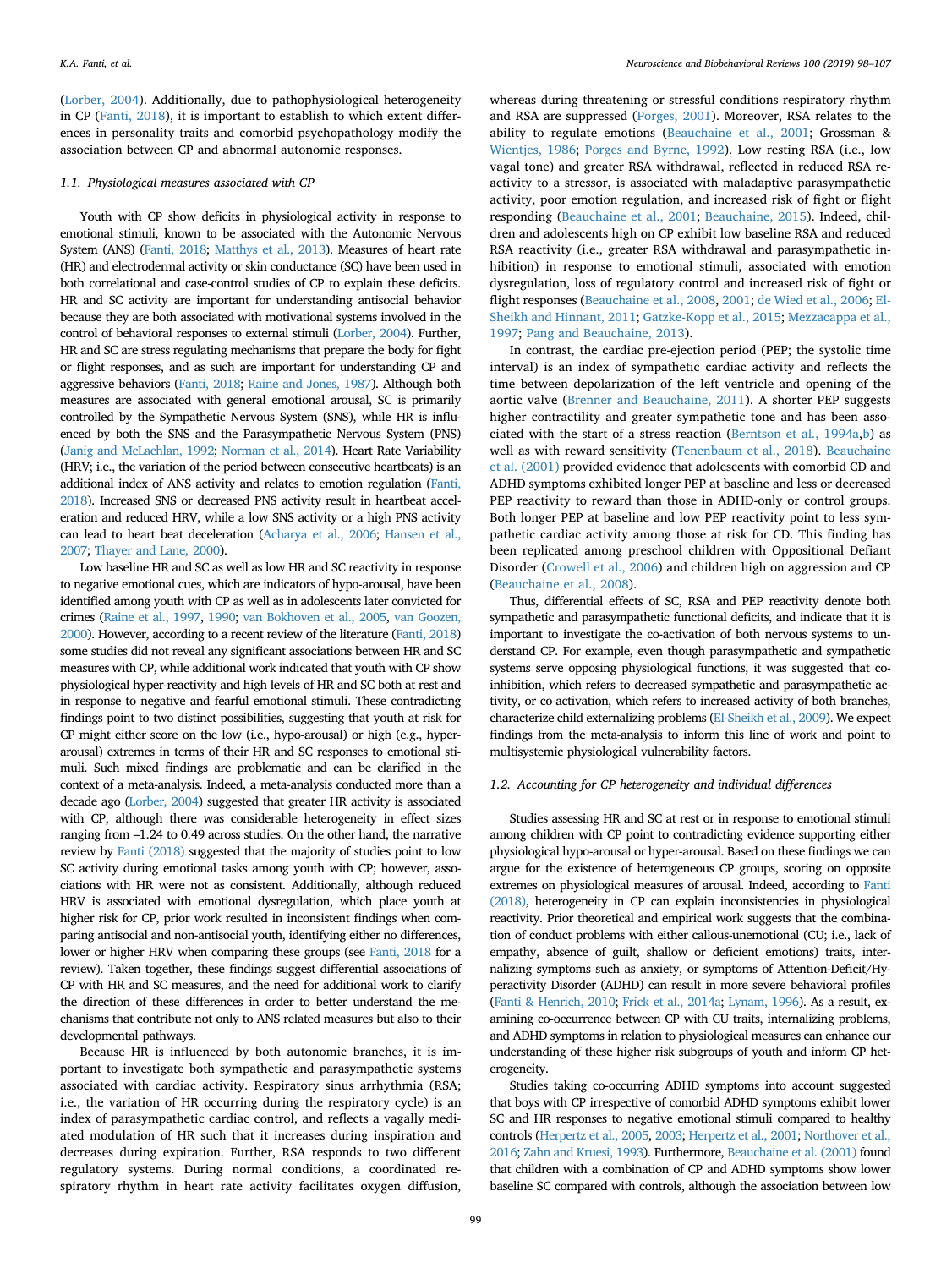baseline HR with CP was independent of the effects of ADHD symptoms [\(Scarpa and Raine, 1997\)](#page-9-18). Additional work suggested that low HR and SC activity during emotional stimuli is associated with CP but not ADHD symptoms [\(McBurnett et al., 1993;](#page-9-19) [Posthumus et al., 2009;](#page-9-20) [Raine and Jones,](#page-9-3) [1987\)](#page-9-3). In contrast, [Waschbusch et al. \(2002\)](#page-9-21) found that children high on both CP and ADHD showed greater HR reactivity to emotional provocation compared to antisocial children with no ADHD symptoms. Thus, the majority of prior research suggests that children with comorbid CP and ADHD symptoms show similar physiological dysfunctions as CP youth without ADHD symptoms or that ADHD symptoms do not account for the association between CP and physiological measures. A sub-group meta-analytical approach to investigate the influence of this potential moderator seems an obvious way to validate these findings.

Regarding internalizing problems, findings suggest that youth scoring high only on CP differ from those with comorbid CP and internalizing symptoms by being less reactive to negative situations with lower emotional arousal ([Garralda et al., 1991](#page-8-21); [McBurnett et al., 1993](#page-9-19)). Indeed, non-anxious antisocial youth exhibit lower SC and HR at rest and reactivity when compared to children and adolescents with either internalizing problems alone or with comorbid externalizing and internalizing problems ([Beauchaine et al., 2000](#page-7-8); [Garralda et al., 1991](#page-8-21); [Rogeness et al., 1990](#page-9-22); [Schoorl et al., 2015](#page-9-23)). It was suggested that levels of anxiety and stress reactivity might explain the distinct physiological reactions to emotional stimuli (i.e., hypo- versus hyper-reactivity) identified in prior work [\(Fanti, 2018](#page-8-4)).

Findings from studies taking CU heterogeneity into account suggest that children scoring high on CP and low on CU traits exhibit higher baseline HR and low HR and SC activity in response to negative emotional stimuli compared to those high on both CP and CU traits ([Anastassiou-Hadjicharalambous and Warden, 2008](#page-7-9); [de Wied et al.,](#page-8-22) [2012;](#page-8-22) [Kimonis et al., 2008;](#page-8-23) [Muñoz et al., 2008a,](#page-9-24)[b](#page-9-25); [Northover et al.,](#page-9-16) [2016\)](#page-9-16). In addition, children and adolescents scoring high on CP and CU score lower on baseline RSA compared to youth high only on CP [\(de](#page-8-22) [Wied et al., 2012;](#page-8-22) [Mills‐Koonce et al., 2015;](#page-9-26) [Wagner et al., 2017](#page-9-27)). As a result, the co-occurrence between CP and CU traits may explain prior inconsistencies pointing to distinct CP groups differentiated on emotion regulation or showing either hypo- or hyper-arousal. The importance of CU traits in identifying a unique subgroup of children at risk for severe CP has led to their inclusion as a Limited Prosocial Emotions (LPE) specifier for the diagnosis of Conduct Disorder (CD) in the Diagnostic and Statistical Manual of Mental Disorders-5 (DSM-5; [American](#page-7-0) [Psychiatric Association, 2013](#page-7-0)). In general, evidence for the co-occurrence between CP with ADHD, CU traits, and internalizing psychopathologies suggest that by taking into account these individual differences, especially in the context of a meta-analysis, we might be able to explain prior contradicting findings.

#### *1.3. Current study*

The overarching aim of this study is to conduct a systematic review of the literature and meta-analysis to estimate the association between different measures of psycho-physiological activity and reactivity, on the one hand, and CP, on the other hand, among children and adolescents. Building on and extending a previous meta-analysis [\(Lorber, 2004\)](#page-8-6) as well as a systematic review [\(Fanti, 2018](#page-8-4)), we further aimed to explore possible moderators of the association between CP and physiological measures by means of subgroup meta-analyses. Specifically, co-occurring psychopathology (i.e., ADHD and internalizing symptoms) and CU traits were considered. This might uncover differential relations between physiological measures based on different subtypes of CP. Finally, as studies investigating sex differences found that girls exhibit greater autonomic activity than boys [\(Beauchaine et al., 2008](#page-7-5)), which might be another factor influencing the findings of studies using samples of boys and girls, we also tested for sex differences in the subgroup meta-analyses.

The present meta-analysis is concerned specifically with the association between physiological cardiac systems of arousal and

regulation, including HR, HRV, PEP and RSA, with CP among youth. We also included studies that assess tonic (skin conductance level: SCL) or phasic components (Skin Conductance Responses: SCRs) of SC, which are indices of sympathetic nervous system activity. Because studies assess these physiological measures during both baseline (autonomic activity in the absence of external stimuli) and as a response to experimental stimuli ([Lorber, 2004](#page-8-6)), we included both baseline measures or measures assessed in the context of a task (e.g. picture viewing, startle paradigm, attention-based tasks). According to a recent review of the literature, we expect deficits among youth high on CP to be more evident in measures of SC than HR or HRV [\(Fanti, 2018](#page-8-4)). Further, we expect to identify reduced sympathetic and parasympathetic cardiac activity among those at risk for CP, suggesting under-arousal and coinhibition of both nervous systems. Since there was no meta-analysis testing these associations in the last decade, findings are expected to advance existing work aiming to understand the association between CP with physiological baseline activity and task-related reactivity.

#### **2. Method**

We followed the recommendations of the Preferred Reporting Items for Systematic Reviews and Meta-Analyses (PRISMA) statement ([Liberati et al., 2009\)](#page-8-24). The protocol of this systematic review was registered in PROSPERO (CRD42018092305) (Fanti et al., 2018a). Data were extracted from the published reports (journal article) of the studies or obtained from study authors. The PRISMA checklist is reported in the Supplemental Material 1.

#### *2.1. Types of studies*

Two types of studies were included: 1) Case-control studies comparing any of the outcomes of interest in subjects with conduct disorder/oppositional defiant disorder problems and healthy comparisons without conduct disorder/conduct problems; 2) Correlational studies assessing the correlation between severity of CP and any of the outcomes of interest.

# *2.2. Types of participants*

We included studies assessing children and/or adolescents (aged  $\leq$ 18 years): 1) with conduct disorder, defined based on the DSM (any version) criteria; or 2) in which conduct problems was measured by means of a validated scale, completed by parents, teachers, or self-reported by the child/adolescent, as listed in the INSERM collective report on Conduct Disorder in children and adolescents [\(INSERM](#page-8-25) [Collective Expertise Centre, 2005](#page-8-25)): Broad-spectrum interviews: K-SADS ([Orvaschel and Puig-Antich, 1987\)](#page-9-28), ISC [\(Kovacs, 1985\)](#page-8-26), DISC-IV ([Shaffer et al., 2000\)](#page-9-29), CSI ([Gadow and Sprafkin, 2002](#page-8-27)); Behaviour scales: CBCL ([Achenbach and Edelbrock, 1983\)](#page-7-10), CTRS [\(Conners, 1969](#page-8-28)), CPRS [\(Conners, 1997\)](#page-8-29), ECBI [\(Eyberg et al., 1980](#page-8-30)), HSQ/SSQ ([Barkley,](#page-7-11) [1981\)](#page-7-11), SESBI-R [\(Eyberg and Pincus, 1999\)](#page-8-31), SBQ [\(Clark, 1995](#page-8-32)); Aggression scales: OAS [\(Silver and Yudofsky, 1991](#page-9-30)), BDHI [\(Boone and](#page-8-33) [Flint, 1988](#page-8-33)), DIAS [\(Björkqvist et al., 1992\)](#page-7-12), CSBS/CSBT ([Crick, 1996](#page-8-34); [Crick and Grotpeter, 1995](#page-8-35)).

# *2.3. Outcomes*

Primary outcomes included: 1) any measure of heart activity/reactivity, including heart rate (HR), heart rate variability (HRV), preejection period (PEP) or Respiratory Sinus Arrythmia (RSA); 2) any measure of skin conductance, including galvanic skin reactivity parameters such as skin conductance level (SCL) or skin conductance response (SCR). Both parameters measured in the context of performing a task (e.g., picture viewing, startle paradigm, attention-based tasks) or taken as baseline measures were included (rest, activity and reactivity outcomes).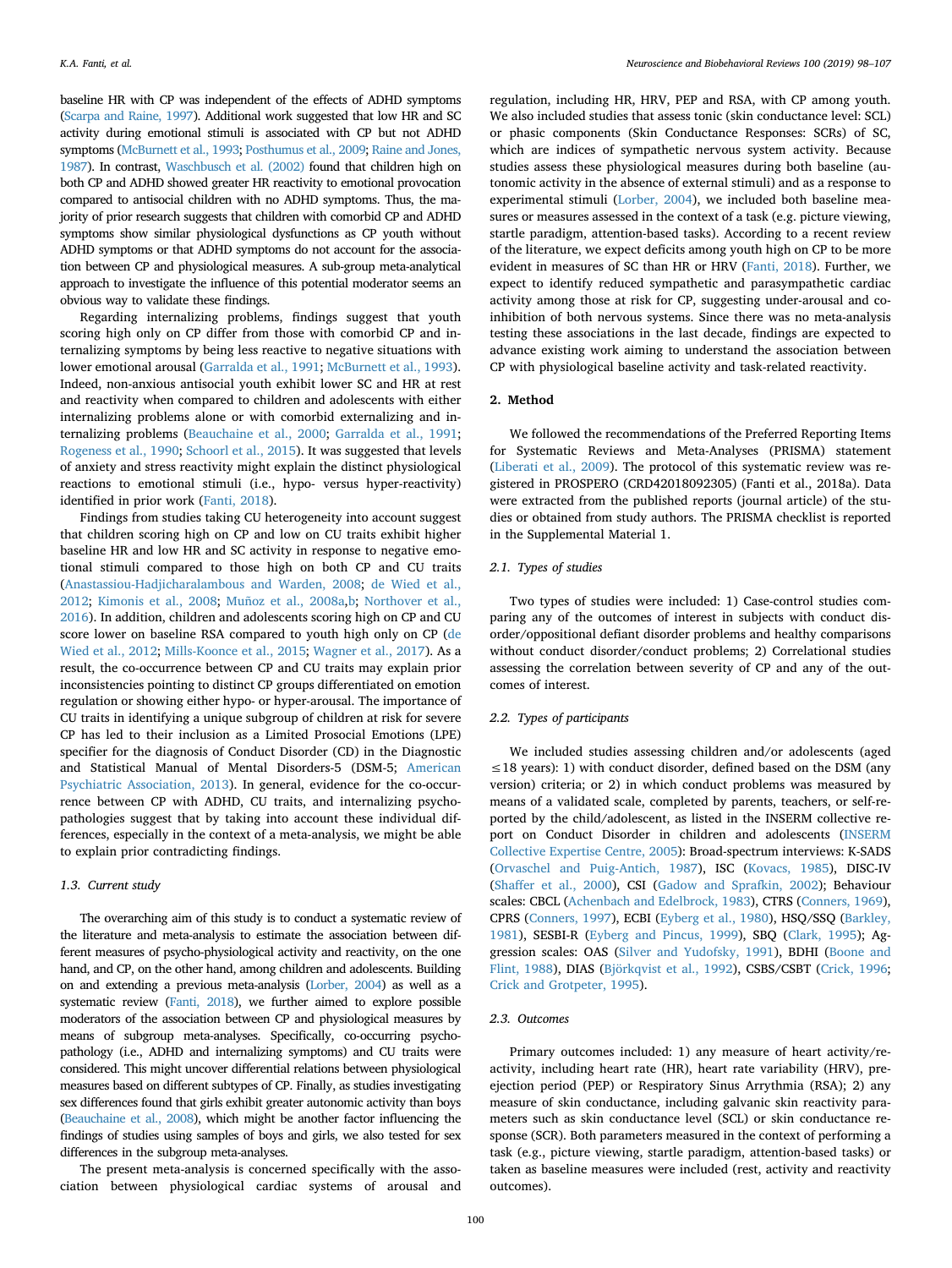#### *2.4. Search strategy/syntax*

The following electronic databases were searched until February 13<sup>th</sup>, 2018, with no language/date/type of document restrictions: Pubmed (Medline), Ovid databases (PsycInfo, Embase + Embase classic, Ovid Medline), and Web of Knowledge databases [Web of science (Science Citation Index Expanded), Biological abstracts, Biosis, Food science and technology abstracts]. Additional details on the search strategy/syntax, including search terms for each database, are reported in the Supplemental Material 2. References of included studies were hand-searched to find additional pertinent studies not detected with the electronic search.

# *2.5. Study selection*

Retrieved references were independently screened and blindly doublecoded for eligibility by two study authors. Any disagreement was resolved by a senior author. If needed, study authors were contacted to gather missing/additional information to clarify study inclusion.

#### *2.6. Data extraction and statistical analysis*

Data extraction was performed blindly by two of the authors, and any discrepancy between the two was resolved by consensus with a third senior author. We contacted study authors when necessary. Data extracted from each study included: 1) Publication details: year and language of publication; 2). Design: type of study (cross-sectional, case-control, cohort, correlational, etc.); study temporality (prospective, retrospective); patient enrolment (consecutive, non-consecutive); setting (clinical, general population vs epidemiological population study); 3) Study participant details: number, mean age (SD), sex distribution, Socioeconomic status (SES) and ethnicity of participants with and without CP or conduct disorder; characteristics of participants without conduct problems/disorder (healthy comparisons, other); psychiatric comorbidities of individuals with and without conduct problems/disorder (type and prevalence); method to establish the diagnosis of conduct problems/disorder (self-reported symptoms/diagnosis, diagnosis recorded in medical files/registry, structured or semi-structured interview according to clinical criteria); 4) Outcome measures: method used to define conduct problems/disorder (self-reported diagnosis, diagnosis in medical file/registry); prevalence (unadjusted and, if reported, adjusted) of conduct problems/disorder; method used to measure psychophysiological parameters; data reduction methods; tasks or paradigms used in the study. Age of onset was dropped as a variable of interest based on the low number of studies differentiating or reporting age of onset.

We included measures of baseline heart activity (HR, RSA, PEP, HRV) as well as measures of heart reactivity. In addition, we included baseline and reactivity measures of skin conductance (SCL and SCR). Contrary to the pre-registered methods and in response to reviewer suggestions, we decided to include all available physiological data from each study, without prioritizing specific physiological outcome measures in order to be more inclusive. However, we adhered to the following hierarchy in extracting and analyzing data when several options for given outcome measures were available:

Changes between baseline and activity during tasks were preferred to reactivity during task data, which in turn were preferred to baseline only data. Although we were interested in both baseline and task-related measures, we prioritize task related over baseline data because prior work provided evidence that task related measures have a greater influence on CP (see [Fanti, 2018](#page-8-4) for a review). If different types of emotional stimuli were available, preference was given to aversive tasks (e.g., fearful faces, baby crying) due to their relevance to the stress and threat system that relates to antisocial behaviors.

For mixed sample reports we included mixed sample data, and for studies reporting sex differences, we meta-analytically combined data on the two samples divided by sex. If only female or only male data were reported, we used the ones that were available.

In case of several measurement points, we used the one for which both, physiological and behavior/CP data, were reported. If both were reported for several assessment points, we used the earliest time point.

We extracted means and standard deviations for group-based results as well as zero-order correlations for correlational results. Furthermore, we extracted reactivity measures based on which types were provided. If delta scores were provided, those were included; if baseline and task data were provided, we use the measures during the task that were provided.

Random-effect models were used to compute pooled effect size for each outcome. For case-control studies, we calculated the standardized mean difference (SMD), with 95% confidence interval (CI), with the correction of Hedges [\(Hedges, 1981\)](#page-8-36) to avoid bias due to sample size. The pooled SMD, and related 95% CI, or correlation coefficients were calculated through the inverse variance method, and its statistical sig-nificance was assessed by the Z statistic. I<sup>2</sup> ([Higgins and Thompson,](#page-8-37) [2002\)](#page-8-37) was calculated to compare heterogeneity among studies. Finally, Egger's test [\(Egger et al., 1997\)](#page-8-38) and funnel plots were used to evaluate publication bias. Analyses were performed using Comprehensive Meta-Analysis (<https://www.meta-analysis.com/>) software.

### **3. Results**

#### *3.1. Study selection process and study characteristics*

The process of the study selection can be seen in [Fig. 1.](#page-4-0) Details about the search can be found in Supplementary materials 3. From an initial pool of 2016 potentially relevant references, 66 studies were retained for the quantitative analyses. Supplemental [Tables 1 and 2](#page-4-1) show the 34 case-control and 32 correlational studies, respectively, included in the meta-analyses. Of those 34 case-control studies, five reported Baseline HR data, 18 task-related HR change data, two task-related HRV, six task-related RSA data and five task-related PEP data. Regarding skin conductance outcome measures, four reported Baseline outcomes (2 SCR and 2 SCL) and 19 reported task-related outcomes (nine SCR, 10 SCL). The 32 studies with correlational design included 14 studies with Baseline (eight HR, four RSA and 2 PEP) and 19 studies with task-related (6 HR, 10 RSA and 3 PEP) cardiovascular outcome measures, as well as eight studies with SCL outcome data, of which three with Baseline data and five with task-related data. Single studies could contribute to more than one outcome to the different meta-analyses.

#### *3.2. Meta-analyses*

[Table 1](#page-4-1) summarizes the results of the meta-analyses in relation to the planned outcomes (HR, RSA, HRV, PEP, SCL and SCR) and on baseline versus task reactivity. For the **case-control studies** we found a significant effect for task-related SCL (pooled *OR* = −0.862, 95% CI [−1.725; −0.227]), indicating significantly lower SCL reactivity in tasks in the CP groups compared to control groups. However,  *was rather high, indicating* that 66% of the variance was due to true variation among studies, rather than sampling error, and the Egger's test indicated the possibility of publication bias  $(p = .012)$ . Excluding one study with a substantially large effect size (OR =  $-5.962$ ; [Mangina et al., 2000\)](#page-8-39) from the meta-analysis lead to a low  $I^2$  (5.100), while the pooled effect size remained significant (pooled *OR* = −0.427, 95% CI [−0.679;−0.175]). The meta-analysis of case-control studies with SCR outcome measure in response to tasks also showed a significant effect (pooled *OR* = -0.364, 95% CI [−0.501; −0.227]), indicating a significantly lower SCR response to tasks in the CP groups compared to control groups. In this case, *I <sup>2</sup>* was low, indicating that variance was unlikely to be accounted for by study heterogeneity, but, rather, to sampling error, and Egger's test indicated low possibility of publication bias ( $p = .416$ ). Furthermore, we found a significant effect for taskrelated RSA (pooled  $OR = -0.206, 95\%$  CI  $[-0.398; -0.014]$ ) with a low  $I^2$ , indicating low probability for a heterogeneity-based effect. The metaanalysis for task-related PEP showed a significant effect (pooled *OR*= 0.597, 95% CI [0.245; 0.948]), which could be based on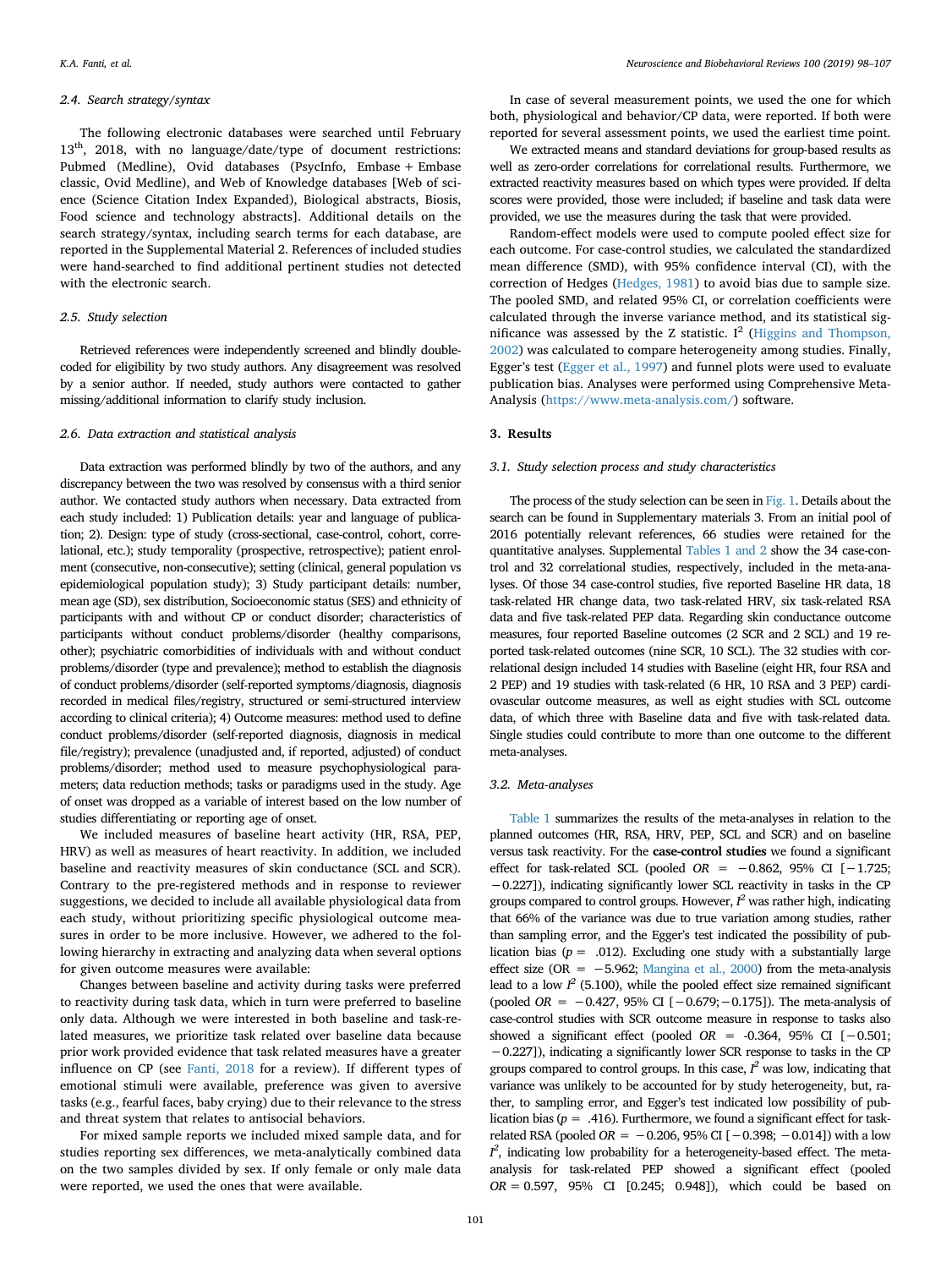<span id="page-4-0"></span>

**Fig. 1.** Prisma chart for the study selection process.

heterogeneity, as *I <sup>2</sup>* was rather high. However, this might be due to the large effect of one study (Crowell et sl., 2006) with a standard difference of the means of 1.328 (95% CI [0.625;2.031]). Given that PEP reactivity is represented by shorter intervals (i.e., negative numbers), the identified positive effect indicate less PEP reactivity among those in the CP group [\(Brenner](#page-8-12) [and Beauchaine, 2011](#page-8-12)). Meta analyses comparing CP and control groups for

baseline or task related HR or HRV and for baseline SCR or SCL did not find any significant differences (see [Table 1\)](#page-4-1).

For the **correlational studies**, we found a significant effect for studies with HR baseline outcome measures (pooled correlation: -0.139, 95% CI [-0.227; -0.048]), indicating a lower baseline HR for individuals with higher CP symptom scores. Study heterogeneity was

## <span id="page-4-1"></span>**Table 1**

# Meta-analytic results overview.

| Design        | Outcome variable    | Number of studies | Meta analytic effect | <b>CI</b>          | $I^2$  |
|---------------|---------------------|-------------------|----------------------|--------------------|--------|
| Case-Control  | <b>Baseline HR</b>  | 5                 | $-0.326$             | $[-0.784; 0.132]$  | 65.337 |
|               | Task-related HR     | 18                | $-0.155$             | $[-0.415; 0.105]$  | 80.055 |
|               | Task-related HRV    | 2                 | $-0.300$             | $[-0.654; 0.053]$  | 0.000  |
|               | <b>Baseline RSA</b> | 0                 |                      |                    |        |
|               | Task-related RSA    | 6                 | $-0.206*$            | $[-0.398; -0.014]$ | 0.000  |
|               | Task-related PEP    | 5                 | $0.597*$             | [0.245; 0.948]     | 55.245 |
|               | Baseline SCL        | 2                 | $-0.188$             | $[-0.763; 0.387]$  | 57.479 |
|               | Task-related SCL    | 10                | $-0.862*$            | $[-1.450; -0.274]$ | 90.946 |
|               | <b>Baseline SCR</b> | 2                 | $-0.478$             | $[-1.397; 0.441]$  | 76.690 |
|               | Task-related SCR    | 9                 | $-0.364*$            | $[-0.501; -0.227]$ | 0.000  |
| Correlational | <b>Baseline HR</b>  | 8                 | $-0.139*$            | $[-0.227; -0.048]$ | 79.714 |
|               | Task-related HR     |                   | $-0.165*$            | $[-0.265; -0.061]$ | 64.805 |
|               | <b>Baseline RSA</b> |                   | $-0.060$             | $[-0.132; 0.013]$  | 0.000  |
|               | Task related RSA    | 11                | 0.004                | $[-0.044; 0.051]$  | 0.000  |
|               | <b>Baseline PEP</b> | 2                 | $-0.020$             | $[-0.115; 0.077]$  | 0.000  |
|               | <b>Task PEP</b>     | 3                 | $-0.056$             | $[-0.270; 0.164]$  | 67.675 |
|               | Baseline SCL        | 3                 | 0.049                | $[-0.058; 0.154]$  | 40.452 |
|               | Task-related SCL    |                   | 0.023                | $[-0.122; 0.167]$  | 74.255 |
|               | <b>Baseline SCR</b> | $\Omega$          |                      |                    |        |
|               | Task-related SCR    | $\mathbf{0}$      |                      |                    |        |

*Note:*\*=significant meta analytic effect,  $I^2$  = Information criterion.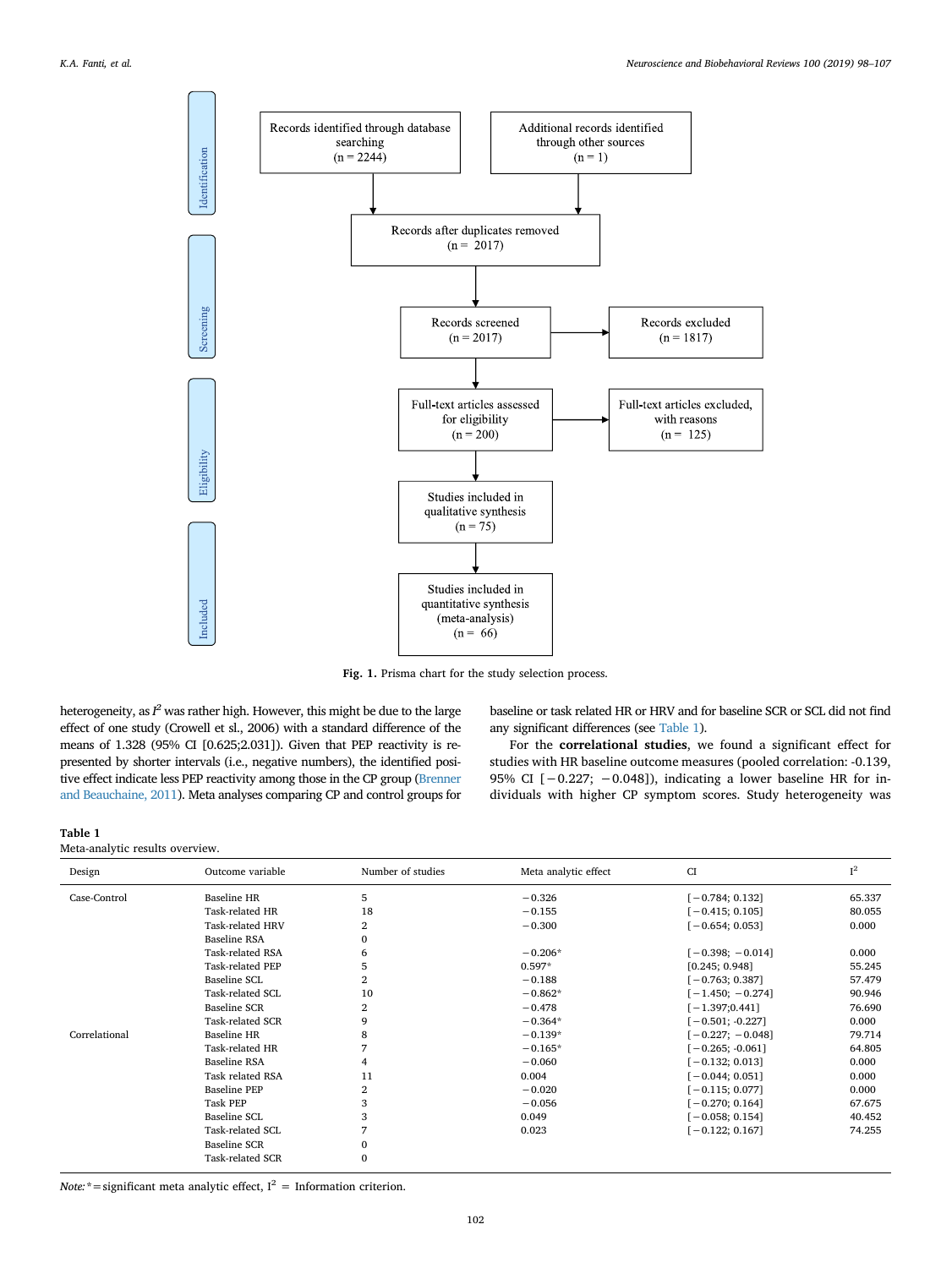<span id="page-5-0"></span>**Table 2** Subgroup Meta-analyses overview.

| Design        | Outcome variable | Number of studies | Subgroup    | Meta analytic effect | CI                 | T <sup>2</sup> |
|---------------|------------------|-------------------|-------------|----------------------|--------------------|----------------|
| Correlational | Task-related HR  | 2                 | <b>Boys</b> | $0.159*$             | [0.055; 0.259]     | 0.000          |
|               |                  |                   | Girls       | $-0.004$             | [ - 0.135; 0.127]  | 0.000          |
| Case-control  | Task-related HR  | 3                 | $ADHD+$     | $-0.037$             | $[-0.268; 0.194]$  | 0.000          |
|               |                  |                   | ADHD-       | 0.080                | [ $-0.420:0.5801$  | 73.887         |
|               | Task-related SCR | 3                 | $ADHD+$     | $-0.538*$            | $[-0.937; -0.138]$ | 64.773         |
|               |                  |                   | ADHD-       | $-0.375*$            | $[-0.697; -0.053]$ | 27.666         |
|               | Task-related HR  | 2                 | $CU +$      | $-0.109$             | [ $-0.492:0.274$ ] | 0.000          |
|               |                  |                   | CU-         | $-0.136$             | $[-0.609; 0.336]$  | 33.514         |

high in this meta-analysis (79%); Egger's test indicated low possibility of publication bias ( $p = .099$ ). We also found a significant effect for task-related HR (pooled correlation:  $-0.165$ , 95% CI  $[-0.265;$ −0.061]), pointing to lower task related HR among those high on CP. Again, high study heterogeneity (65%), and a low probability for publication bias ( $p = .476$ ) was identified. Studies including baseline and task-related RSA or PEP as well as baseline and task-related SCL did not provide any significant pooled correlations (see [Table 1\)](#page-4-1).

#### *3.3. Subgroup meta-analyses*

For studies including subgroups, we ran additional meta-analyses independently for each subgroup if there was more than one study per outcome measure. From studies with correlational design, two reported subgroups data regarding sex. A meta-analysis restricted to boys across those two studies showed a significant effect (pooled correlation: 0.159, CI [0.055; 0.259]), indicating a positive correlation between CP measures and task-related HR increase, with a low heterogeneity score (< 0.001%). As this includes only two studies, no Egger's test could be calculated. The analysis restricted to girls however did not find a significant effect. From studies with case-control design, three reported task-related HR changes for participants with CP and ADHD: there was no significant pooled OR for either groups with ADHD (ADHD+: pooled OR =  $-0.037$ , CI [ $-.268$ ; 0.194]), nor groups without ADHD (ADHD-: pooled  $OR = 0.080$ , CI [-0.420; 0.580]). For three studies reporting task-related SCR, both subgroup meta-analyses for ADHD+ and ADHD- groups found significant effects with lower task-related SCR for those with CP compared to control groups (ADHD+: pooled OR = -0.538; ADHD-: pooled OR =  $-0.375$ ) For the ADHD+ subgroup analysis, study heterogeneity was rather high (65%), whereas for the ADHD- subgroup study heterogeneity was low (28%). Two studies reported data for CP groups with and without CU traits for taskrelated HR. Both meta-analyses for  $CU +$  and  $CU -$  did not reveal any significant effect for groups (CU+: pooled OR =  $-0.109$ ; CU-: pooled OR =  $-0.136$ ).

Finally, we ran sub-group analyses for case-control (CC) studies, for clinical versus non-clinical sample studies, where we categorized clinical sample studies by group definitions using diagnostic thresholds for conduct disorder versus other measures. We computed these for all outcome measures with more than one study in each sub-group: CC HR Task: (12 clinical versus 6 non-clinical studies), CC RSA Task (2 clinical versus 2 non-clinical studies) and CC SCR Task (5 clinical versus 4 nonclinical studies). Results for each of the three outcomes did not differ between the subgroups. A meta-regression testing the difference between clinical and non-clinical samples confirmed this finding (pooled correlation: -0.065, 95% CI [-0.680; 0.551]; *Q*(1) = 0.04; *p* = 0.837) (see Supplementary material Figs. 17–31).

## *3.4. Study quality*

Regarding case-control studies, the average score at the Newcastle Ottawa Scale (NOS) was  $6.16$  (SD = 1.33). As for correlational studies, the average score was  $3.1$  (SD = 5.3). Details for each study are reported in Supplemental Tables 3 and 4.

#### **4. Discussion**

We systematically reviewed published studies reporting autonomic nervous system activity (cardiovascular and skin conductance) in youth with CP and meta-analyzed the relationship between CP and autonomic baseline as well as task-related reactivity across 66 studies, including a total of 10,227 participants. Across 34 included case-control studies that were based on CP cut-off scores, we found a significant pooled effect for task related skin conductance level (SCL) and reactivity (SCR), indicating lower galvanic skin activity in response to tasks, but no significant group differences for HR or HRV nor for any baseline measures. We also identified reduced task-related RSA and PEP reactivity, pointing to co-inhibition of parasympathetic and sympathetic systems and under-arousal as a potential mechanism explaining engagement in CP behaviors. However, across 32 studies with correlational design we found only significant negative correlations between baseline and taskrelated HR with CP, but no significant relationship of any other physiological measures assessed during tasks nor baseline.

The identified association between baseline HR and CP agrees with a prior meta-analysis suggesting that low baseline HR assessed during childhood and adolescence is a biological marker of aggressive and antisocial behavior ([Ortiz and Raine, 2004\)](#page-9-31). In addition, emotion reactivity studies found a relationship with task-based HR, indicating that CP are associated with low autonomic arousal both at baseline and as a response to emotional cues. However, these findings were only identified for correlational studies and with a rather large heterogeneity score, but a low chance for publication bias. Although there was a trend towards similar relationships in the case-control studies, these were not significant and were also based on rather heterogeneous studies. The non-significant effects in the difference between baseline and task-related HR identified in case control studies could be related to the law of initial values, which has been reported to impact specifically baseline to task changes of cardiac parameters [\(Berntson et al., 1994a](#page-7-6),[b\)](#page-7-7). The inconsistency in findings regarding baseline HR for correlational versus case-control studies was also reported in a recent review of the literature, with studies showing no association or that CP are associated with low or high baseline and HR reactivity ([Fanti, 2018\)](#page-8-4). Thus, despite potential relevance of the study design, based on our meta-analysis and prior review of the literature, we cannot confirm a reduced HR activity for youth with CP. In addition, baseline levels of SC were not associated with CP, suggesting that if anything, baseline levels of HR might be a better predictor of CP compared to SC. However, only seven of the identified studies included baseline SC.

An important finding in case control studies assessing cardiac measures was that individuals high on CP exhibited reduced PEP and RSA reactivity. As a result, both correlational and case-control studies suggest that CP relate to autonomic hypo-arousal and hypo-reactivity towards challenging stressors. Findings are in line with previous suggestions of greater RSA withdrawal, associated with lower RSA reactivity, and lengthening of the PEP, associated with reduced sympathetic nervous system activity, as indicators of physiological underarousal (Murray-Close et al., 2018). Although the HR effects identified in correlational studies cannot be attributed to a specific autonomic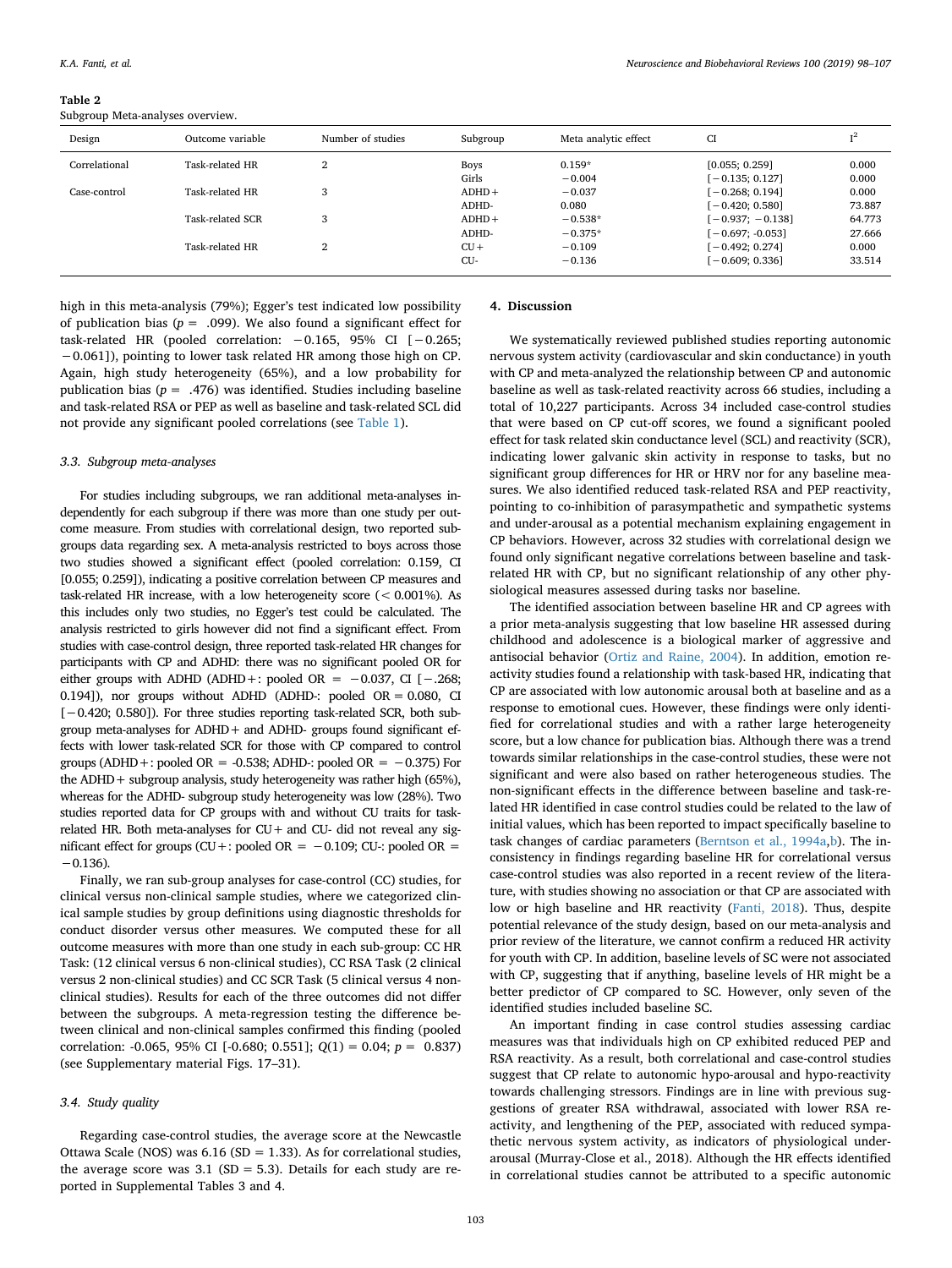system, RSA and PEP findings point to co-inhibition of sympathetic and parasympathetic systems that relates to low stress responsivity and fearlessness ([Thomson et al., 2018](#page-9-32)). Low stress sensitivity and lack of fear might increase the likelihood to engage in high risk antisocial and CP behaviors.

Furthermore, the lower SC reactivity identified in case-control studies also suggest reduced sympathetic reactivity among those high on CP. These results have to be interpreted carefully. Across the different studies assessing SCL there was a very large heterogeneity and a higher potential for a publication bias, while the effect for the SCR based studies can be considered more substantial due to a very low heterogeneity and low possibility of publication bias. However, after excluding one study with a very large effect size that used a working memory task ([Mangina et al., 2000\)](#page-8-39) heterogeneity was reduced substantially, while the overall effect of lower SCL during tasks for those with CP remained. Interestingly, the task-based SC levels were not related to dimensional approaches of measuring CP in the correlational studies and there were no studies included in the analyses that reported skin conductance reactivity. In contrast to correlational studies that mainly used social stress tasks, the case-control studies relied on a variety of different tasks including physical, social performance, stress or fear conditioning. However, there was no task related pattern in the case-control studies that could explain the null finding identified in correlational studies.

Nevertheless, the findings provide greater support for SC compared to HR reactivity in understanding CP at the level of group comparison, which might involve more clinical populations. Indeed, the majority of prior work suggests that SC reactivity during emotional tasks is lower among youth high on CP compared to controls, which was not true for HR reactivity [\(Fanti, 2018](#page-8-4); [Lorber, 2004\)](#page-8-6). A direct comparison of clinical versus non-clinical samples within the group comparison studies did not reveal any differences though, pointing potentially to differences based on extreme group rather than clinical versus non-clinical types of samples. Similar to a prior meta-analysis ([Lorber, 2004\)](#page-8-6), heterogeneity in effect sizes for HR reactivity ranged from negative to positive, suggesting considerable heterogeneity in effect sizes. The heterogeneity of effect sizes across studies might also be related to high inter-individual differences in HR and heart rate reactivity, especially in children, which has been discussed in the fitness assessment literature as well [\(Oliveira et al., 2017;](#page-9-33) [Brooke et al., 2014\)](#page-8-40).

Regarding the analyses taking individual differences and co-occurring psychopathology into account, we were only able to run subgroup analyses for comorbid ADHD, CU traits and sex. No studies met inclusion criteria to test differences in relation to internalizing co-occurrence. This is unfortunate, since it has been suggested that co-occurring internalizing symptomatology can explain heterogeneity in CP ([Fanti](#page-8-41) [and Kimonis, 2017](#page-8-41)). As a result, subgroup meta-analyses were not possible to the extent intended.

Our results for comorbid ADHD subgroups could be affected by the selection criteria: we excluded four correlational studies because they were using ADHD as main diagnostic criterion for CP ([El-Sheikh and](#page-8-10) [Hinnant, 2011](#page-8-10); [Keller and El-Sheikh, 2009;](#page-8-42) [Prätzlich et al., 2018](#page-9-34)), while no case-control studies had to be excluded for this reason. At the same time, across the different correlational studies, the majority of them did not report ever screening for ADHD, so it was not possible to determine any subgroup analyses, while the majority of case-control studies screened for ADHD criteria. Still, we found that comorbid ADHD did not change the main findings regarding the relationship between taskrelated SCR and SCL being reduced in youth with CP in case-controldesign studies. Similarly, no effect for task-related HR was identified after taking ADHD symptoms into account. Based on these findings, we can conclude that co-occurrence with ADHD symptoms does not influence the low SC reactivity identified among CP youth. Thus, the core physiological underpinnings associated with antisocial behavior might be similar in the two CP subgroups. Several studies reported that children with CP irrespective of ADHD symptoms show lower autonomic SC responses to aversive emotional stimuli, and interestingly both CP subgroups differed from healthy controls or youth with ADHD

symptoms alone ([Herpertz et al., 2003](#page-8-19), [2001](#page-8-20); [Northover et al., 2016](#page-9-16); [Zahn and Kruesi, 1993\)](#page-9-17). This finding is noteworthy and suggests heterogeneity within ADHD symptoms when it comes to autonomic functioning, but not within CP.

Similarly, we found no difference for groups with or without comorbid CU traits for task-related HR and conduct problems. This is not in line with suggestions from the literature (see [Frick et al., 2014b](#page-8-43) for a review), but only two studies met inclusion criteria in the present metaanalyses pointing to contradicting evidence ([Anastassiou-](#page-7-9)[Hadjicharalambous and Warden, 2008](#page-7-9); [de Wied et al., 2012](#page-8-22)): [Anastassiou-Hadjicharalambous and Warden \(2008\)](#page-7-9) found that children with combined CP and CU traits showed less HR change in response to an emotion evoking film (i.e., associated with fear) compared to both CP-only and control groups. In contrast, [de Wied et al. \(2012\)](#page-8-22) found no group differences in response to angry films. Based on our data extraction decision, we did not include a finding from the latter study, which suggested that sad film stimulation provoked significantly lower reactivity in the  $CD + CU$  group compared to the CD-only and control groups. However, exploratory analysis that used the data from the sad movie condition did not change the overall results. As a result, no clear conclusions can be drawn based on existing findings. Additional work comparing CP-only with  $CP + CU$  groups is therefore needed, especially since this distinction has clinical importance due to the inclusion of a CU specifier to the DSM-5 diagnosis of conduct disorder [\(American Psychiatric Association, 2013](#page-7-0)).

The only two studies [\(Crozier et al., 2008;](#page-8-44) [Eisenberg et al., 1996\)](#page-8-45) that reported results separately for boys and girls suggested that higher taskrelated HR reaction was related to boys CP, but not girls. Unfortunately, no other studies reported related data, which would be important in order to investigate sex differences in physiological reactivity (see e.g. [Prätzlich](#page-9-34) [et al., 2018\)](#page-9-34). This finding contradicts prior work suggesting that girls exhibit greater autonomic activity than boys [\(Beauchaine et al., 2008](#page-7-5)). In the case of the latter publication, our inclusion criteria did not allow to accommodate studies that created groups of youth based on latent class analyses. However, all studies reporting HR monitored during a task, included mixed samples of boys and girls and showed a trend for reduced HR reaction to tasks, although the pooled effect was not significant. Interestingly, [Crozier](#page-8-44) [et al. \(2008\)](#page-8-44) and [Eisenberg et al. \(1996\)](#page-8-45) are the only studies that show a positive correlation in the main analysis. In these two studies, boys seem to drive the effect in terms of higher heart rate reactivity during task for those higher on CP, while there was no significant correlation for girls. The resulting high diversity of the studies in the main analysis reflects the differences between studies, which could be based on the diversity in the tasks, with a Trier Social Stress Test, Social Performance Paradigm or Social Stress Task on the side of the studies identifying negative correlations [\(Choy et al.,](#page-8-46) [2015;](#page-8-46) [Hastings et al., 2011,](#page-8-47) [2007](#page-8-48); [Portnoy et al., 2014\)](#page-9-35) and an imagination task or watching crying babies films task on the side of the studies identifying positive correlations [\(Crozier et al., 2008;](#page-8-44) [Eisenberg et al., 2012\)](#page-8-49). This could point to a differentiation between (social) stress inducing situations compared to empathy evoking tasks. [Eisenberg et al. \(2012\)](#page-8-49) argue that their finding might be due to the lower baseline in their data, while [Crozier et al.](#page-8-44) [\(2008\)](#page-8-44) argue that they found an increase in HR directly after the provocation was presented, but a decrease immediately prior to the provocation and therefore there might be different processes involved in each condition. Considering empathy provoking (other-related) situations to be significantly different from the more stress inducing tasks, they seem to lead to higher heart rate reactions in boys with conduct problems, while stress provoking (self-related) situations provoke less heart rate reactions with increased conduct problems.

#### *4.1. Limitations*

This systematic review and meta-analysis has some limitations: despite a large amount of studies reporting psychophysiological data in relationship to conduct problems ( $n = 75$ ), only a smaller subset of 66 studies could be included due to non-reported data and difficulties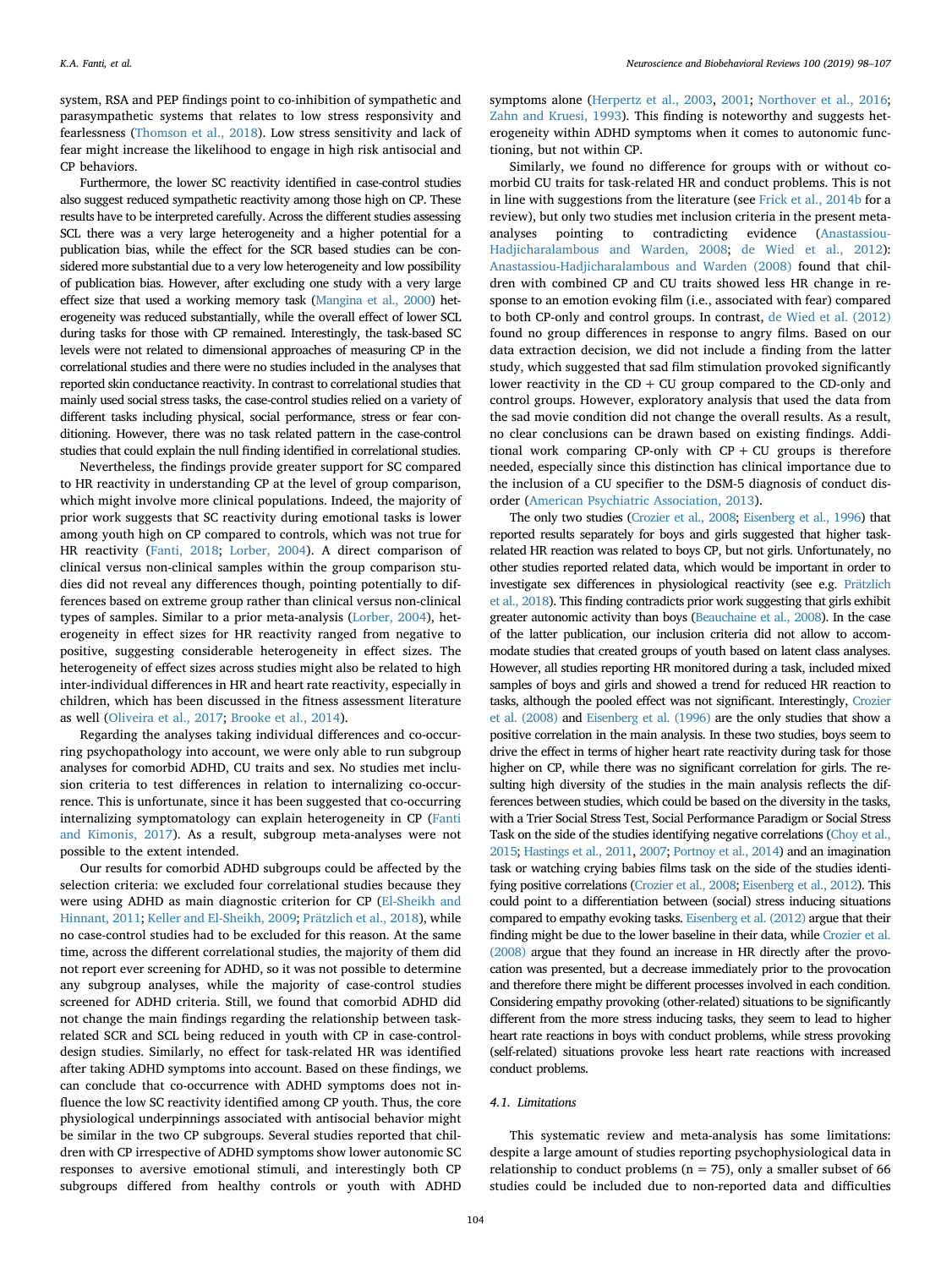obtaining respective data from authors. This points to an urgent need for a more complete and open reporting in the field. Furthermore, we had to exclude several studies based on them reporting types of outcome measures that were unique in our reviewed studies sample (e.g., blood pressure or SCR for a correlational design) and therefore could not be pooled with other similar measures from any other study retained in our meta-analysis. These are limitations that come with reviewing psychophysiological data, which can be very diverse in terms of specific outcome measures and reported data type. In addition, as we had to create a set of hierarchies for the inclusion criteria for measurement types and for task type (if there were several ones), we could have introduced a selection bias. Although heterogeneity in experimental stimuli might contribute to the contradicting findings identified in physiological studies, [Lorber \(2004\)](#page-8-6) suggested that taking the valence of the experimental stimuli into account might resolve some of these inconsistencies. In the present meta-analysis, we mostly focused on negative valenced stimuli following this suggestion, and, as discussed above, our descriptive comparison of tasks and stimuli used in the included studies showed no pattern based on the type of stimuli or tasks, but rather consistent effects across different types of stimuli and tasks. Finally, the assessment with the NOS suggested that most of the items were correctly addressed in the majority of the studies.

### *4.2. Future directions and conclusions*

There are several important conclusions derived from this metaanalysis that can inform future work. First, SC reactivity might be an important biomarker for identifying youth high on CP, irrespective of ADHD comorbidity. Thus, the sympathetic nervous system, which is responsible for the "fight or flight" response, is a good candidate for explaining youth antisocial behavior. Lower responsiveness and stress reactivity to threatening stimuli, as indicated by the identified lower SC response, among children with CP might drive their engagement in antisocial behaviors, without considering the negative consequences associated with these behaviors [\(Fanti, 2018](#page-8-4); [Fanti et al., 2018a,](#page-8-50)[b](#page-8-51)). Thus, the assessment of SC reactivity should be a research priority among studies interested in physiological measures that tap into stress or emotions. Based on evidence that baseline and task-related HR were identified as predictors of CP in correlational studies, we might be able to conclude that these physiological measures should also be used in empirical studies interested in the prediction of CP. HR was found to be an important measure for the identification of at risk children and the prediction of developmental stability in antisocial behavior [\(Fanti,](#page-8-52) [2019;](#page-8-52) [Raine, 2015;](#page-9-36) [Raine et al., 1997\)](#page-9-6). Future longitudinal work might consider assessing baseline and task-related HR as well as SC reactivity as part of an etiological model to explain the development of stable and severe CP ([Table 2](#page-5-0)).

Interestingly, although we did not identify an effect of HRV, coinhibition of sympathetic (PEP) and parasympathetic (RSA) systems, was associated with CP. The majority of prior work fail to assess both sympathetic and parasympathetic autonomic activity, which might result in an incomplete picture of physiological deficits, especially since physiological systems work dynamically ([Fanti, 2019;](#page-8-52) [Porges, 2001](#page-9-10); [Thomson et al., 2018\)](#page-9-32). Investigating the interaction between parasympathetic and sympathetic activity in response to emotional stimuli can provide a more complete picture of emotion dysregulation deficits (see [Thomson et al., 2018](#page-9-32) for an example). Moreover, there is a need to move beyond the single biomarker approach to better understand the impact of physiological stress response systems on antisocial behavior ([Buss et al., 2018](#page-8-53); [Fanti et al., 2018b\)](#page-8-51). Emotional experiences involve coordinated changes in the activity of various physiological systems, and variations in distinct physiological systems might provide evidence to explain prior contradicting findings. Current findings provide support for co-inhibition of sympathetic, as indicated by both SC and PEP measures, and parasympathetic, in accordance with RSA, systems pointing to decreased sympathetic and parasympathetic activity. This

finding agrees with work suggesting that co-inhibition puts children at risk for conduct problems by making them more vulnerable to stressful environmental experiences ([El-Sheikh et al., 2009](#page-8-14)). Thus, it is important for future work to investigate multisystemic physiological responses to aversive stimuli in order to identify vulnerability factors associated with the expression of CP or other forms of psychopathology.

Another important message derived from the present meta-analyses is that correlational and case-control studies can result in different findings, and future empirical work should consider this information during study design. Furthermore, there is great variability in the experimental tasks used in physiological research. The use of standardized tasks to understand physiological reactivity might help to advance this line of work. Importantly, experimental tasks used in physiological work might not represent ecologically valid assessments, and future work might consider incorporating novel techniques, such as virtual reality tasks.

Finally, despite the complexity of existing work, the present metaanalysis was able to derive several conclusions that have the potential to inform biological vulnerability models. In fact, current findings can inform efforts towards research domain criteria and can be used as a basis for the design of novel biologically driven interventions. Based on the findings, the effectiveness of interventions designed for children and adolescents high on CP might increase if they focus on stress reactivity deficits as indicated by the co-inhibition in both sympathetic and parasympathetic autonomic systems. The assessment of both clinical and physiological outcomes can inform the mechanisms underlying treatment effects, and can advance the current state of the art.

#### **Appendix A. Supplementary data**

Supplementary material related to this article can be found, in the online version, at doi:<https://doi.org/10.1016/j.neubiorev.2019.02.016>.

#### **References**

- <span id="page-7-2"></span>[Acharya, U.R., Joseph, K.P., Kannathal, N., Lim, C.M., Suri, J.S., 2006. Heart rate](http://refhub.elsevier.com/S0149-7634(18)30442-1/sbref0005)[variability: a review. Med. Biol. Eng. Comput. 44 \(12\), 1031–1051](http://refhub.elsevier.com/S0149-7634(18)30442-1/sbref0005).
- <span id="page-7-10"></span>[Achenbach, T.M., Edelbrock, C.S., 1983. Manual for the Child Behavior Checklist: and](http://refhub.elsevier.com/S0149-7634(18)30442-1/sbref0010) [Revised Child Behavior Profile. University of Vermont, Department of Psychiatry.](http://refhub.elsevier.com/S0149-7634(18)30442-1/sbref0010)
- <span id="page-7-0"></span>[American Psychiatric Association, 2013. Diagnostic and Statistical Manual of Mental](http://refhub.elsevier.com/S0149-7634(18)30442-1/sbref0015) [Disorders, 5th ed. American Psychiatric Publishing, Arlington, VA.](http://refhub.elsevier.com/S0149-7634(18)30442-1/sbref0015)
- <span id="page-7-9"></span>Anastassiou-Hadjicharalambous, X., Warden, D., 2008. Physiologically-indexed and selfperceived affective empathy in conduct-disordered children high and low on callousunemotional traits. Child Psychiatry Hum. Dev. 39 (4), 503–517. [https://doi.org/10.](https://doi.org/10.1007/s10578-008-0104-y) [1007/s10578-008-0104-y](https://doi.org/10.1007/s10578-008-0104-y).
- <span id="page-7-11"></span>[Barkley, R.A., 1981. Hyperactive Children: A Handbook for Diagnosis and Treatment.](http://refhub.elsevier.com/S0149-7634(18)30442-1/sbref0025) [Guilford press New York.](http://refhub.elsevier.com/S0149-7634(18)30442-1/sbref0025)
- <span id="page-7-1"></span>Beauchaine, T.P., 2012. Physiological markers of emotion and behavior dysregulation in externalizing psychopathology. Monogr. Soc. Res. Child Dev. 77 (2), 79–86. [https://](https://doi.org/10.1111/j.1540-5834.2011.00665.x) [doi.org/10.1111/j.1540-5834.2011.00665.x.](https://doi.org/10.1111/j.1540-5834.2011.00665.x)
- <span id="page-7-4"></span>Beauchaine, T.P., 2015. Respiratory sinus arrhythmia: a transdiagnostic biomarker of emotion dysregulation and psychopathology. Curr. Opin. Psychol. 3, 43–47. [https://](https://doi.org/10.1016/j.copsyc.2015.01.017) [doi.org/10.1016/j.copsyc.2015.01.017](https://doi.org/10.1016/j.copsyc.2015.01.017).
- <span id="page-7-8"></span>Beauchaine, T.P., Gartner, J., Hagen, B., 2000. Comorbid depression and heart rate variability as predictors of aggressive and hyperactive symptom responsiveness during inpatient treatment of conduct-disordered, ADHD boys. Aggress. Behav. 26 (6), 425–441. <https://doi.org/10.1002/1098-2337>.
- <span id="page-7-3"></span>Beauchaine, T.P., Katkin, E.S., Strassberg, Z., Snarr, J., 2001. Disinhibitory psychopathology in male adolescents: discriminating conduct disorder from attention-deficit/hyperactivity disorder through concurrent assessment of multiple autonomic states. J. Abnorm. Psychol. 110 (4), 610–624. [https://doi.org/10.1037//0021-843X.](https://doi.org/10.1037//0021-843X.110.4.610) [110.4.610](https://doi.org/10.1037//0021-843X.110.4.610).
- <span id="page-7-5"></span>Beauchaine, T.P., Hong, J., Marsh, P., 2008. Sex differences in autonomic correlates of conduct problems and aggression. J. Am. Acad. Child Adolesc. Psychiatry 47 (7), 788–796. [https://doi.org/10.1097/CHI.Ob013e318172ef4b.](https://doi.org/10.1097/CHI.Ob013e318172ef4b)
- <span id="page-7-6"></span>[Berntson, G.G., Cacioppo, J.T., Binkley, P.F., Uchino, B.N., Quigley, K.S., Fieldstone, A.,](http://refhub.elsevier.com/S0149-7634(18)30442-1/sbref0055) [1994a. Autonomic cardiac control. III. Psychological stress and cardiac response in](http://refhub.elsevier.com/S0149-7634(18)30442-1/sbref0055) [autonomic space as revealed by pharmacological blockades. Psychophysiology 31](http://refhub.elsevier.com/S0149-7634(18)30442-1/sbref0055) [\(6\), 599–608.](http://refhub.elsevier.com/S0149-7634(18)30442-1/sbref0055)
- <span id="page-7-7"></span>Berntson, G.G., Uchino, B.N., Cacioppo, J.T., 1994b. Origins of baseline variance and the law of initial values. Psychophys 31 (2), 204–210. [https://doi.org/10.1111/j.1469-](https://doi.org/10.1111/j.1469-8986.1994.tb01042.x) [8986.1994.tb01042.x.](https://doi.org/10.1111/j.1469-8986.1994.tb01042.x)
- <span id="page-7-12"></span>[Björkqvist, K., Lagerspetz, K.M.J., Österman, K., 1992. Direct and Indirect Aggression](http://refhub.elsevier.com/S0149-7634(18)30442-1/sbref0065) [Scales \(DIAS\). Abo Academi University, Department of Social Sciences, Vasa,](http://refhub.elsevier.com/S0149-7634(18)30442-1/sbref0065) [Findland.](http://refhub.elsevier.com/S0149-7634(18)30442-1/sbref0065)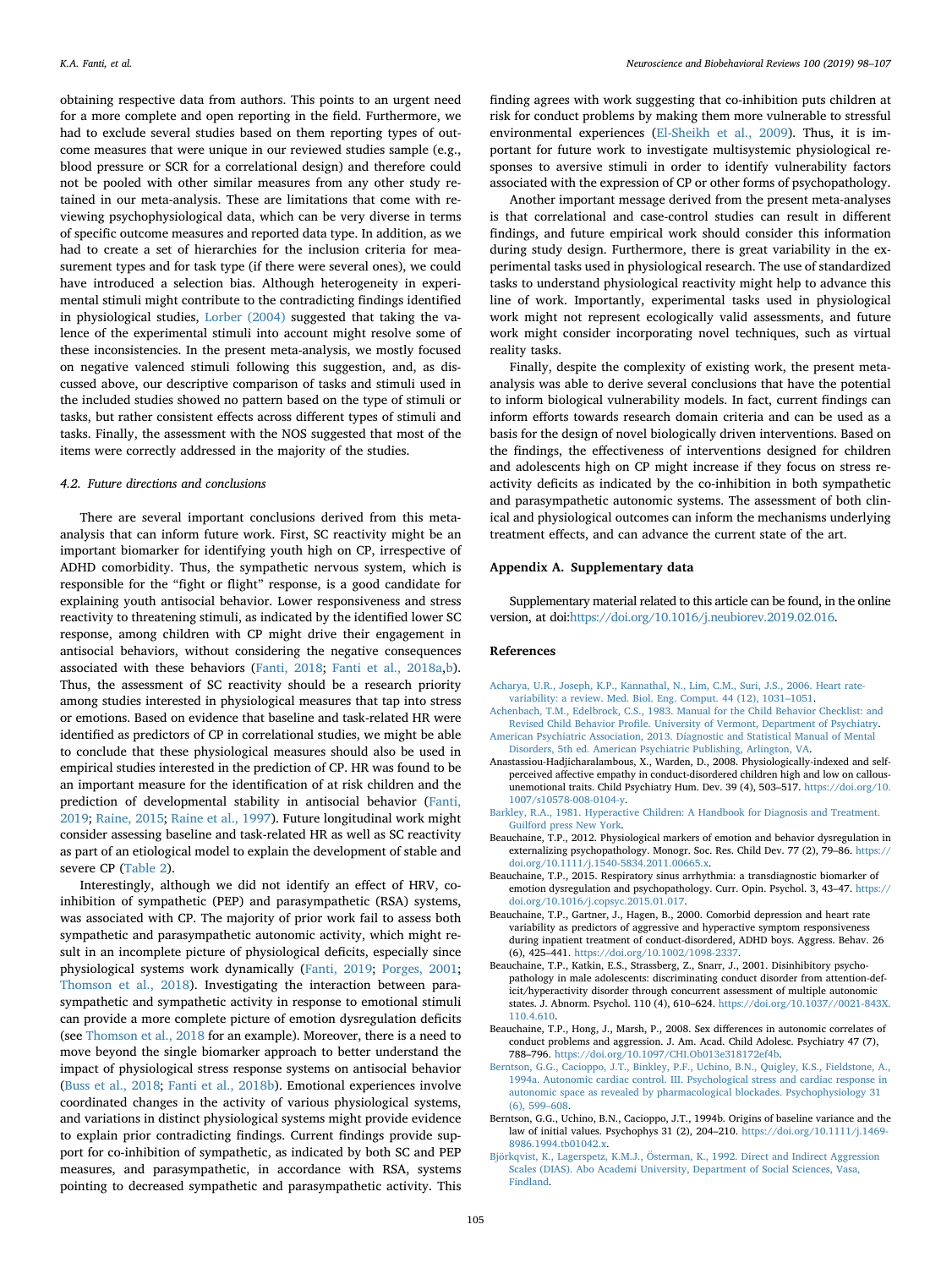<span id="page-8-3"></span>[Blair, R.J., 2001. Neurocognitive models of aggression, the antisocial personality dis](http://refhub.elsevier.com/S0149-7634(18)30442-1/sbref0070)[orders, and psychopathy. J. Neurol. Neurosurg. Psychiatry 71 \(6\), 727–731.](http://refhub.elsevier.com/S0149-7634(18)30442-1/sbref0070)

<span id="page-8-33"></span>[Boone, S.L., Flint, C., 1988. A psychometric analysis of aggression and conflict-resolution](http://refhub.elsevier.com/S0149-7634(18)30442-1/sbref0075) [behavior in Black adolescent males. Soc. Behav. Personality: Int. J. 16 \(2\), 215–226.](http://refhub.elsevier.com/S0149-7634(18)30442-1/sbref0075)

- <span id="page-8-12"></span>Brenner, S.L., Beauchaine, T.P., 2011. Pre-ejection period reactivity and psychiatric co[morbidity prospectively predict substance use initiation among middle‐schoolers: a](http://refhub.elsevier.com/S0149-7634(18)30442-1/sbref0080) [pilot study. Psychophysiology 48 \(11\), 1588–1596](http://refhub.elsevier.com/S0149-7634(18)30442-1/sbref0080).
- <span id="page-8-40"></span>Brooke, H.L., Corder, K., Atkin, A.J., van Sluijs, E.M.F., 2014. A systematic literature review with meta-analyses of within- and between-day differences in objectively measured physical activity in school-aged children. Sports Med. 44 (10), 1427–1438. [https://doi.org/10.1007/s40279-014-0215-5.](https://doi.org/10.1007/s40279-014-0215-5)
- <span id="page-8-53"></span>[Buss, K.A., Jaffee, S., Wadsworth, M.E., Kliewer, W., 2018. Impact of psychophysiological](http://refhub.elsevier.com/S0149-7634(18)30442-1/sbref0090) [stress-response systems on psychological development: moving beyond the single](http://refhub.elsevier.com/S0149-7634(18)30442-1/sbref0090) [biomarker approach. Dev. Psychol. 54 \(9\), 1601](http://refhub.elsevier.com/S0149-7634(18)30442-1/sbref0090).
- <span id="page-8-46"></span>Choy, O., Raine, A., Portnoy, J., Rudo-Hutt, A., Gao, Y., Soyfer, L., 2015. The mediating role of heart rate on the social adversity-antisocial behavior relationship: a social neurocriminology perspective. J. Res. Crime and Delinq. 52 (3), 303–341. [https://](https://doi.org/10.1177/0022427814565905) [doi.org/10.1177/0022427814565905.](https://doi.org/10.1177/0022427814565905)
- <span id="page-8-32"></span>[Clark, D.M., 1995. Social Behaviour Quesstionnaire \(SBQ\). Department of Psychiatry,](http://refhub.elsevier.com/S0149-7634(18)30442-1/sbref0100) [Oxford University, Oxford, UK](http://refhub.elsevier.com/S0149-7634(18)30442-1/sbref0100).
- <span id="page-8-1"></span>[Coie, J.D., Dodge, K.A., 1998. Aggression and antisocial behavior. In: Damon, W.,](http://refhub.elsevier.com/S0149-7634(18)30442-1/sbref0105) [Eisenberg, N. \(Eds.\), Handbook of Child Psychology: Vol. 3. Social, Emotional, and](http://refhub.elsevier.com/S0149-7634(18)30442-1/sbref0105) [Personality Development. Wiley, New York, pp. 779–862](http://refhub.elsevier.com/S0149-7634(18)30442-1/sbref0105).
- <span id="page-8-28"></span>[Conners, C.K., 1969. A teacher rating scale for use in drug studies with children. Am. J.](http://refhub.elsevier.com/S0149-7634(18)30442-1/sbref0110) [Psychiatry 126 \(6\), 884–888](http://refhub.elsevier.com/S0149-7634(18)30442-1/sbref0110).
- <span id="page-8-29"></span>[Conners, C.K., 1997. Conners' Parent Rating scale—Revised \(s\). Multi-Health Systems,](http://refhub.elsevier.com/S0149-7634(18)30442-1/sbref0115) [North Tonawanda, NY](http://refhub.elsevier.com/S0149-7634(18)30442-1/sbref0115).
- <span id="page-8-34"></span>Crick, N.R., 1996. The role of overt aggression, relational aggression, and prosocial behavior in the prediction of children's future social adjustment. Child Dev. 67 (5), 2317–2327. <https://doi.org/10.1111/j.1467-8624.1996.tb01859.x>.
- <span id="page-8-35"></span>[Crick, N.R., Grotpeter, J.K., 1995. Relational aggression, gender, and social-psychological](http://refhub.elsevier.com/S0149-7634(18)30442-1/sbref0125) [adjustment. Child Dev. 66 \(3\), 710–722](http://refhub.elsevier.com/S0149-7634(18)30442-1/sbref0125).
- <span id="page-8-13"></span>[Crowell, S.E., Beauchaine, T.P., Gatzke-Kopp, L., Sylvers, P., Mead, H., Chipman-Chacon,](http://refhub.elsevier.com/S0149-7634(18)30442-1/sbref0130) [J., 2006. Autonomic correlates of attention-deficit/hyperactivity disorder and op](http://refhub.elsevier.com/S0149-7634(18)30442-1/sbref0130)[positional defiant disorder in preschool children. J. Abnorm. Psychol. 115 \(1\),](http://refhub.elsevier.com/S0149-7634(18)30442-1/sbref0130)  $174 - 178$
- <span id="page-8-44"></span>Crozier, J.C., Dodge, K.A., Fontaine, R.G., Lansford, J.E., Bates, J.E., Pettit, G.S., Levenson, R.W., 2008. Social information processing and cardiac predictors of adolescent antisocial behavior. J. Abnorm. Psychol. 117 (2), 253–267. [https://doi.org/](https://doi.org/10.1037/0021-843x.117.2.253) [10.1037/0021-843x.117.2.253.](https://doi.org/10.1037/0021-843x.117.2.253)
- <span id="page-8-9"></span>[de Wied, M., van Boxtel, A., Zaalberg, R., Goudena, P., 2006. Facial EMG responses to dynamic](http://refhub.elsevier.com/S0149-7634(18)30442-1/sbref0140) [emotional facial expressions in boys with disruptive behavior. J. Psychiatr. Res](http://refhub.elsevier.com/S0149-7634(18)30442-1/sbref0140).
- <span id="page-8-22"></span>de Wied, M., van Boxtel, A., Matthys, W., Meeus, W., 2012. Verbal, facial and autonomic responses to empathy-eliciting film clips by disruptive male adolescents with high versus low callous-unemotional traits. J. Abnorm. Child Psychol. 40 (2), 211–223. [https://doi.org/10.1007/s10802-011-9557-8.](https://doi.org/10.1007/s10802-011-9557-8)
- <span id="page-8-38"></span>[Egger, M., Davey Smith, G., Schneider, M., Minder, C., 1997. Bias in meta-analysis de](http://refhub.elsevier.com/S0149-7634(18)30442-1/sbref0150)[tected by a simple, graphical test. BMJ 315 \(7109\), 629–634](http://refhub.elsevier.com/S0149-7634(18)30442-1/sbref0150).
- <span id="page-8-45"></span>Eisenberg, N., Fabes, R.A., Guthrie, I.K., Murphy, B.C., Maszk, P., Holmgren, R., Suh, K., 1996. The relations of regulation and emotionality to problem behavior in elementary school children. Dev. Psychopathol. 8 (1), 141–162. [https://doi.org/10.1017/](https://doi.org/10.1017/S095457940000701X) [S095457940000701X.](https://doi.org/10.1017/S095457940000701X)
- <span id="page-8-49"></span>Eisenberg, N., Sulik, M.J., Spinrad, T.L., Edwards, A., Eggum, N.D., Liew, J., et al., 2012. Differential susceptibility and the early development of aggression: interactive effects of respiratory sinus arrhythmia and environmental quality. Dev. Psychol. 48 (3), 755–768. <https://doi.org/10.1037/a0026518>.
- <span id="page-8-10"></span>El-Sheikh, M., Hinnant, J.B., 2011. Marital conflict, respiratory sinus arrhythmia, and allostatic load: interrelations and associations with the development of children's externalizing behavior. Dev. Psychopathol. 23 (3), 815–829. [https://doi.org/10.](https://doi.org/10.1017/s0954579411000320) [1017/s0954579411000320](https://doi.org/10.1017/s0954579411000320).
- <span id="page-8-14"></span>[El-Sheikh, M., Kouros, C.D., Erath, S., Cummings, E.M., Keller, P., Staton, L., 2009.](http://refhub.elsevier.com/S0149-7634(18)30442-1/sbref0170) [Marital conflict and children's externalizing behavior: pathways involving interac](http://refhub.elsevier.com/S0149-7634(18)30442-1/sbref0170)[tions between parasympathetic and sympathetic nervous system activity. Monogr.](http://refhub.elsevier.com/S0149-7634(18)30442-1/sbref0170) [Soc. Res. Child Dev. 74 \(1\), vii.](http://refhub.elsevier.com/S0149-7634(18)30442-1/sbref0170)
- <span id="page-8-31"></span>[Eyberg, S.M., Pincus, D., 1999. ECBI & SESBI-R: Eyberg Child Behavior Inventory and](http://refhub.elsevier.com/S0149-7634(18)30442-1/sbref0175) [Sutter-Eyberg Student Behavior Inventory-Revised: Professional Manual.](http://refhub.elsevier.com/S0149-7634(18)30442-1/sbref0175) [Psychological Assessment Resources](http://refhub.elsevier.com/S0149-7634(18)30442-1/sbref0175).
- <span id="page-8-30"></span>[Eyberg, S., Boggs, S.R., Reynolds, L.A., 1980. Eyberg Child Behavior Inventory. University](http://refhub.elsevier.com/S0149-7634(18)30442-1/sbref0180) [of Oregon Health Sciences Center Portland, OR](http://refhub.elsevier.com/S0149-7634(18)30442-1/sbref0180).
- <span id="page-8-4"></span>Fanti, K.A., 2018. Understanding heterogeneity in conduct disorder: a review of psychophysiological studies. Neurosci. Biobehav. Rev. 91, 4–20. [https://doi.org/10.](https://doi.org/10.1016/j.neubiorev.2016.09.022) [1016/j.neubiorev.2016.09.022.](https://doi.org/10.1016/j.neubiorev.2016.09.022)
- <span id="page-8-52"></span>Fanti, K.A., 2019. Heart rate as a biomarker for co-occurring externalizing and internalizing problems. J. Am. Acad. Child Adolesc. Psychiatry. [https://doi.org/10.1016/](https://doi.org/10.1016/j.jaac.2018.11.009) [j.jaac.2018.11.009](https://doi.org/10.1016/j.jaac.2018.11.009).
- <span id="page-8-15"></span>Fanti, K.A., Henrich, C.C., 2010. Trajectories of pure and co-occurring internalizing and externalizing problems from age 2 to age 12: findings from the national institute of child health and human development study of early child care. Dev. Psychol. 46 (5), 1159–1175. [https://doi.org/10.1037/a0020659.](https://doi.org/10.1037/a0020659)
- <span id="page-8-41"></span>Fanti, K.A., Kimonis, E., 2017. Heterogeneity in externalizing problems at age 3: association with age 15 biological and environmental outcomes. Dev. Psychol. 53 (7), 1230–1241. <https://doi.org/10.1037/dev0000317>.
- <span id="page-8-50"></span>Fanti, K., Eisenbarth, H., Goble, P., Demetriou, C., Cortese, S., 2018a. Psychophysiological Reactivity in Youths With Conduct Problems: Study Protocol for a Systematic Review and Meta-Analysis. (PROSPERO 2018 CRD42018092305). [http://www.crd.york.ac.](http://www.crd.york.ac.uk/PROSPERO/display_record.php?ID=CRD42018092305) [uk/PROSPERO/display\\_record.php?ID=CRD42018092305.](http://www.crd.york.ac.uk/PROSPERO/display_record.php?ID=CRD42018092305)
- <span id="page-8-51"></span>[Fanti, K.A., Kyranides, M.N., Petridou, M., Demetriou, C., Georgiou, G., 2018b.](http://refhub.elsevier.com/S0149-7634(18)30442-1/sbref0210) [Neurophysiological markers associated with heterogeneity in conduct problems,](http://refhub.elsevier.com/S0149-7634(18)30442-1/sbref0210) [callous unemotional traits and anxiety: comparing children to young adults. Dev.](http://refhub.elsevier.com/S0149-7634(18)30442-1/sbref0210) [Psychol. 54 \(9\), 1634–1649.](http://refhub.elsevier.com/S0149-7634(18)30442-1/sbref0210)
- <span id="page-8-0"></span>Frick, P.J., Morris, A.S., 2004. Temperament and developmental pathways to conduct problems. [Review]. J. Clin. Child Adolesc. Psychol. 33 (1), 54–68. [https://doi.org/](https://doi.org/10.1207/S15374424JCCP3301_6) [10.1207/S15374424JCCP3301\\_6.](https://doi.org/10.1207/S15374424JCCP3301_6)
- <span id="page-8-16"></span>Frick, P.J., Ray, J.V., Thornton, L.C., Kahn, R.E., 2014a. Annual research review: a developmental psychopathology approach to understanding callous-unemotional traits in children and adolescents with serious conduct problems. J. Child Psychol. Psychiatry 55 (6), 532–548. [https://doi.org/10.1111/jcpp.12152.](https://doi.org/10.1111/jcpp.12152)
- <span id="page-8-43"></span>Frick, P.J., Ray, J.V., Thornton, L.C., Kahn, R.E., 2014b. Can callous-unemotional traits enhance the understanding, diagnosis, and treatment of serious conduct problems in children and adolescents? A comprehensive review. Psychol. Bull. 140 (1), 1–57. [https://doi.org/10.1037/a0033076.](https://doi.org/10.1037/a0033076)

<span id="page-8-27"></span>[Gadow, K.D., Sprafkin, J.N., 2002. Child Symptom Inventory 4: Screening and Norms](http://refhub.elsevier.com/S0149-7634(18)30442-1/sbref0230) [Manual. Checkmate Plus.](http://refhub.elsevier.com/S0149-7634(18)30442-1/sbref0230)

- <span id="page-8-21"></span>Garralda, M.E., Connell, J., Taylor, D.C., 1991. Psychophysiological anomalies in children with emotional and conduct disorders. Psychol. Med. 21 (4), 947–957. [https://doi.](https://doi.org/10.1017/S0033291700029937) [org/10.1017/S0033291700029937](https://doi.org/10.1017/S0033291700029937).
- <span id="page-8-11"></span>Gatzke-Kopp, L.M., Willner, C.J., Jetha, M.K., Abenavoli, R.M., DuPuis, D., Segalowitz, S.J., 2015. How does reactivity to frustrative non-reward increase risk for externalizing symptoms? Int. J. Psychophysiol. 98 (2 Pt 2), 300–309. [https://doi.org/](https://doi.org/10.1016/j.ijpsycho.2015.04.018) [10.1016/j.ijpsycho.2015.04.018.](https://doi.org/10.1016/j.ijpsycho.2015.04.018)

<span id="page-8-8"></span>[Hansen, A.L., Johnsen, B.H., Thornton, D., Waage, L., Thayer, J.F., 2007. Facets ofpsy](http://refhub.elsevier.com/S0149-7634(18)30442-1/sbref0245)[chopathy, heart rate variability and cognitive function. J. Personal. Disord. 21 \(5\),](http://refhub.elsevier.com/S0149-7634(18)30442-1/sbref0245) [568–582](http://refhub.elsevier.com/S0149-7634(18)30442-1/sbref0245).

- <span id="page-8-48"></span>Hastings, P.D., Zahn-Waxler, C., Usher, B.A., 2007. Cardiovascular and affective responses to social stress in adolescents with internalizing and externalizing problems. Int. J. Behav. Dev. 31 (1), 77–87. [https://doi.org/10.1177/0165025407073575.](https://doi.org/10.1177/0165025407073575)
- <span id="page-8-47"></span>Hastings, P.D., Shirtcliff, E.A., Klimes-Dougan, B., Allison, A.L., Derose, L., Kendziora, K.T., et al., 2011. Allostasis and the development of internalizing and externalizing problems: changing relations with physiological systems across adolescence. Dev. Psychopathol. 23 (4), 1149–1165. <https://doi.org/10.1017/s0954579411000538>. [Hedges, L., 1981. Distribution theory for glass's estimator of effect size and related esti-](http://refhub.elsevier.com/S0149-7634(18)30442-1/sbref0260)
- <span id="page-8-36"></span>[mators. J. Educ. Stat. 6 \(2\), 107–128](http://refhub.elsevier.com/S0149-7634(18)30442-1/sbref0260). Herpertz, S.C., Wenning, B., Mueller, B., Qunaibi, M., Sass, H., Herpertz-Dahlmann, B.,
- <span id="page-8-20"></span>2001. Psychophysiological responses in ADHD boys with and without conduct disorder: implications for adult antisocial behavior. J. Am. Acad. Child Adolesc. Psychiatry 40 (10), 1222–1230. [https://doi.org/10.1097/00004583-200110000-](https://doi.org/10.1097/00004583-200110000-00017) [00017.](https://doi.org/10.1097/00004583-200110000-00017)
- <span id="page-8-19"></span>Herpertz, S.C., Mueller, B., Wenning, B., Qunaibi, M., Lichterfeld, C., Herpertz-Dahlmann, B., 2003. Autonomic responses in boys with externalizing disorders. J. Neural Transm (Vienna) 110 (10), 1181–1195. [https://doi.org/10.1007/s00702-003-0026-6.](https://doi.org/10.1007/s00702-003-0026-6)
- <span id="page-8-18"></span>Herpertz, S.C., Mueller, B., Qunaibi, M., Lichterfeld, C., Konrad, K., Herpertz-Dahlmann, B., 2005. Response to emotional stimuli in boys with conduct disorder. Am. J. Psychiatry 162 (6), 1100–1107. [https://doi.org/10.1176/appi.ajp.162.6.1100.](https://doi.org/10.1176/appi.ajp.162.6.1100)
- <span id="page-8-37"></span>Higgins, J.P., Thompson, S.G., 2002. Quantifying heterogeneity in a meta-analysis. Stat. Med. 21 (11), 1539–1558. [https://doi.org/10.1002/sim.1186.](https://doi.org/10.1002/sim.1186)
- <span id="page-8-5"></span>Insel, T., Cuthbert, B., Garvey, M., Heinssen, R., Pine, D.S., Quinn, K., et al., 2010. Research domain criteria (RDoC): toward a new classification framework for research on mental disorders. Am. J. Psychiatry 167 (7), 748–751. [https://doi.org/10.1176/](https://doi.org/10.1176/appi.ajp.2010.09091379) [appi.ajp.2010.09091379.](https://doi.org/10.1176/appi.ajp.2010.09091379)
- <span id="page-8-25"></span>[INSERM Collective Expertise Centre, 2005. Conduct Disorder in Children and](http://refhub.elsevier.com/S0149-7634(18)30442-1/sbref0290) [Adolescents. INSERM, Paris](http://refhub.elsevier.com/S0149-7634(18)30442-1/sbref0290).
- <span id="page-8-7"></span>Janig, W., McLachlan, E.M., 1992. Specialized functional pathways are the building blocks of the autonomic nervous system. J. Auton. Nerv. Syst. 41 (1-2), 3–13. [https://](https://doi.org/10.1016/0165-1838(92)90121-V) [doi.org/10.1016/0165-1838\(92\)90121-V](https://doi.org/10.1016/0165-1838(92)90121-V).
- <span id="page-8-2"></span>[Keiley, M.K., Lofthouse, N., Bates, J.E., Dodge, K.A., Pettit, G.S., 2003. Differential risks of](http://refhub.elsevier.com/S0149-7634(18)30442-1/sbref0300) [covarying and pure components in mother and teacher reports of externalizing and in](http://refhub.elsevier.com/S0149-7634(18)30442-1/sbref0300)[ternalizing behavior across ages 5 to 14. J. Abnorm. Child Psychol. 31 \(3\), 267–283.](http://refhub.elsevier.com/S0149-7634(18)30442-1/sbref0300)
- <span id="page-8-42"></span>Keller, P.S., El-Sheikh, M., 2009. Salivary alpha-amylase as a longitudinal predictor of children's externalizing symptoms: respiratory sinus arrhythmia as a moderator of effects. Psychoneuroendocrinology 34 (5), 633–643. [https://doi.org/10.1016/j.](https://doi.org/10.1016/j.psyneuen.2008.12.016) [psyneuen.2008.12.016.](https://doi.org/10.1016/j.psyneuen.2008.12.016)
- <span id="page-8-23"></span>Kimonis, E.R., Frick, P.J., Muñoz, L.C., Aucoin, K.J., 2008. Callous-unemotional traits and the emotional processing of distress cues in detained boys: testing the moderating role of aggression, exposure to community violence, and histories of abuse. Dev. Psychopathol. 20 (2), 569–589. <https://doi.org/10.1017/S095457940800028X>.

<span id="page-8-26"></span>[Kovacs, M., 1985. The interview schedule for children \(ISC\). Psychopharmacol. Bull. 21](http://refhub.elsevier.com/S0149-7634(18)30442-1/sbref0315) [\(4\), 991.](http://refhub.elsevier.com/S0149-7634(18)30442-1/sbref0315)

- <span id="page-8-24"></span>Liberati, A., Altman, D.G., Tetzlaff, J., Mulrow, C., Gotzsche, P.C., Ioannidis, J.P., et al., 2009. The PRISMA statement for reporting systematic reviews and meta-analyses of studies that evaluate health care interventions: explanation and elaboration. PLoS Med. 6 (7), e1000100. <https://doi.org/10.1371/journal.pmed.1000100>.
- <span id="page-8-6"></span>Lorber, M.F., 2004. Psychophysiology of aggression, psychopathy, and conduct problems: a meta-analysis. Psychol. Bull. 130 (4), 531–552. [https://doi.org/10.1037/0033-](https://doi.org/10.1037/0033-2909.130.4.531) [2909.130.4.531](https://doi.org/10.1037/0033-2909.130.4.531).
- <span id="page-8-17"></span>Lynam, D.R., 1996. Early identification of chronic offenders: who is the fledgling psychopath? Psychol. Bull. 120 (2), 209–234. [https://doi.org/10.1037/0033-2909.120.](https://doi.org/10.1037/0033-2909.120.2.209) [2.209.](https://doi.org/10.1037/0033-2909.120.2.209)
- <span id="page-8-39"></span>Mangina, C.A., Beuzeron-Mangina, J.H., Grizenko, N., 2000. Event-related brain potentials, bilateral electrodermal activity and Mangina-Test performance in learning disabled/ADHD pre-adolescents with severe behavioral disorders as compared to agematched normal controls. Int. J. Psychophysiol. 37 (1), 71–85. [https://doi.org/10.](https://doi.org/10.1016/S0167-8760(00)00096-9) [1016/S0167-8760\(00\)00096-9.](https://doi.org/10.1016/S0167-8760(00)00096-9)